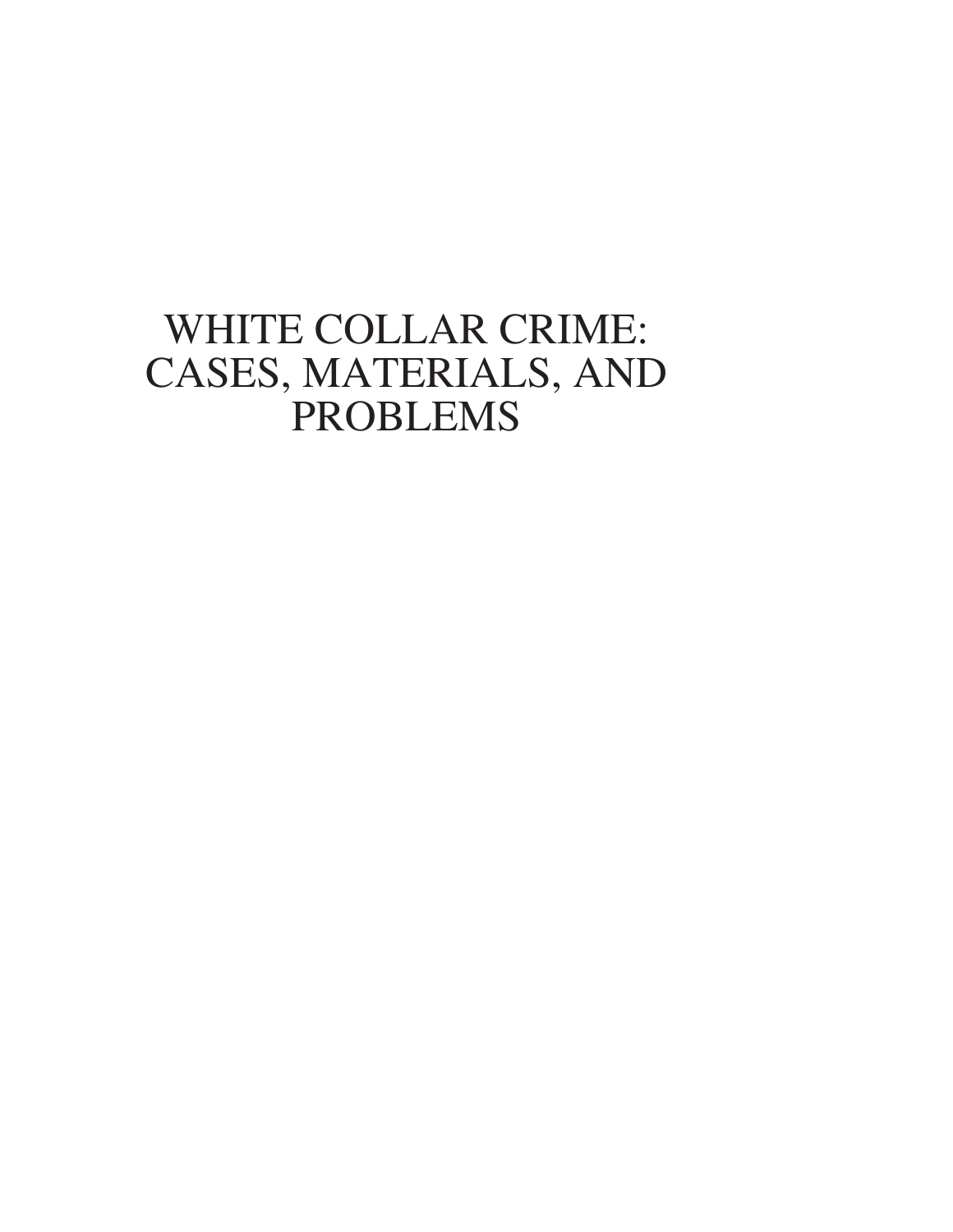## **LexisNexis Law School Publishing Advisory Board**

### **Paul Caron**

*Professor of Law* Pepperdine University School of Law

**Bridgette Carr** *Clinical Professor of Law* University of Michigan Law School

**Steven I. Friedland** *Professor of Law and Senior Scholar* Elon University School of Law

**Carole Goldberg** *Jonathan D. Varat Distinguished Professor of Law* UCLA School of Law

**Oliver Goodenough** *Professor of Law* Vermont Law School

**John Sprankling** *Distinguished Professor of Law* McGeorge School of Law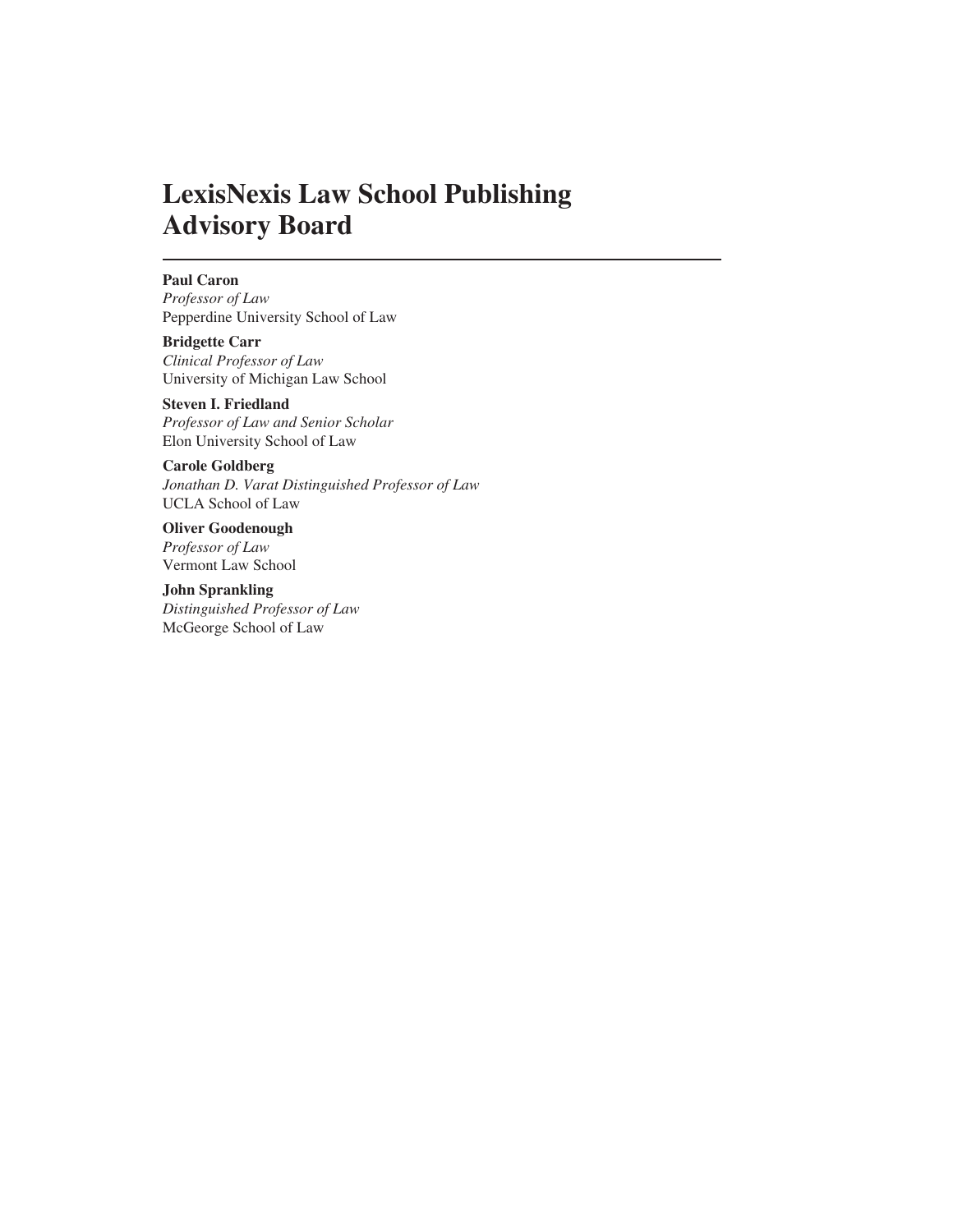# WHITE COLLAR CRIME: CASES, MATERIALS, AND PROBLEMS

# THIRD EDITION

**J. Kelly Strader** Professor of Law Southwestern Law School

### **Sandra D. Jordan**

Professor Emeritus of Law Charlotte School of Law

## 2015

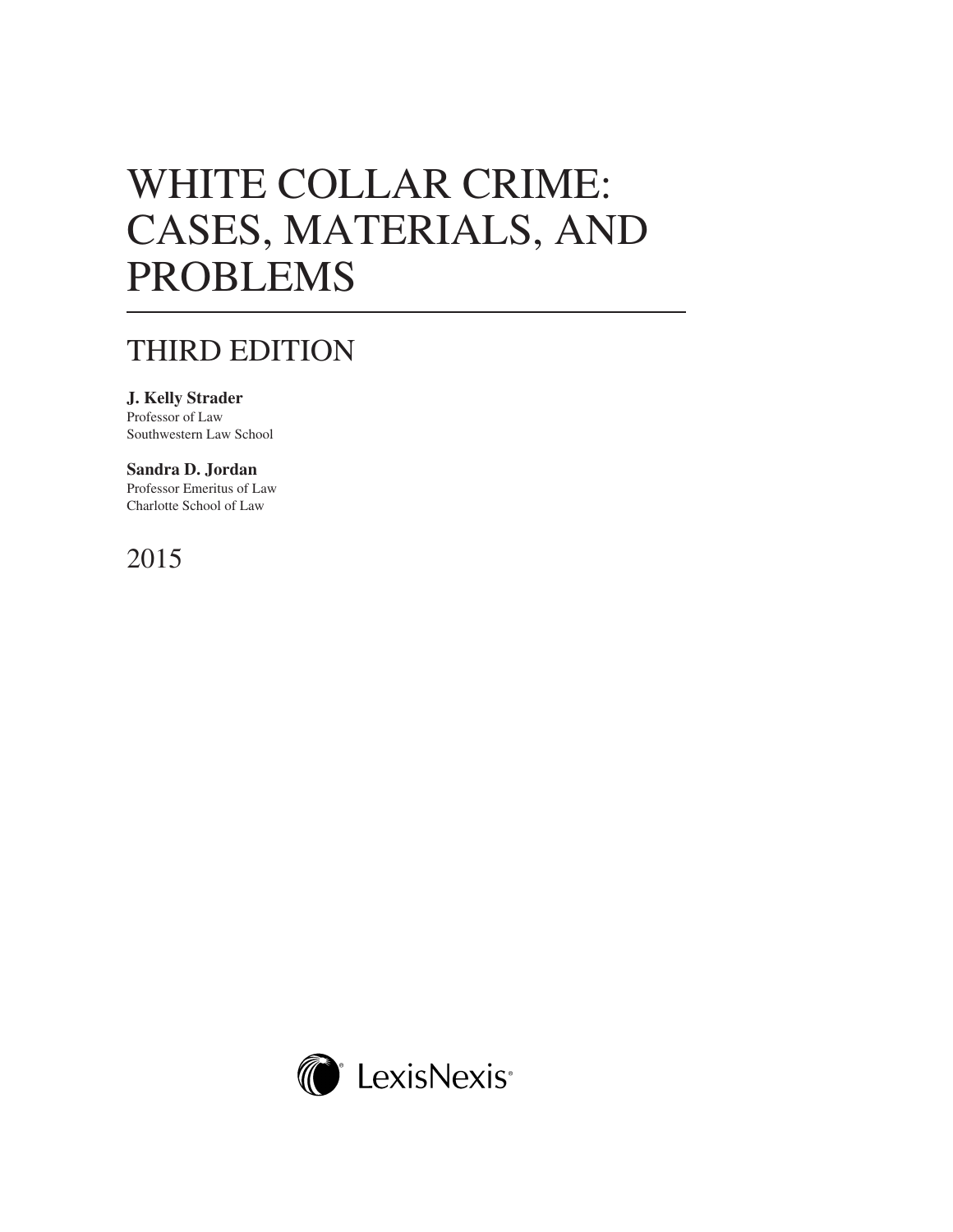ISBN: 9780769898001 Ebook ISBN: 9780769898025 Looseleaf ISBN: 9780769898018

#### **Library of Congress Cataloging-in-Publication Data Strader, J. Kelly, author. White collar crime: cases, materials, and problems / J. Kelly Strader, Professor of Law, Southwestern Law School; Sandra D. Jordan, Professor of Law, Charlotte School of Law. -- Third edition. pages cm Includes index. ISBN 978-0-7698-9800-1 (hardbound) 1. White collar crimes--United States--Cases. 2. Business enterprises--Corrupt practices--Case studies. I. Jordan, Sandra D., author. II. Title. KF9350.S78 2015 345.73'0268--dc23** 2015005803

This publication is designed to provide authoritative information in regard to the subject matter covered. It is sold with the understanding that the publisher is not engaged in rendering legal, accounting, or other professional services. If legal advice or other expert assistance is required, the services of a competent professional should be sought.

LexisNexis and the Knowledge Burst logo are registered trademarks of Reed Elsevier Properties Inc., used under license. Matthew Bender and the Matthew Bender Flame Design are registered trademarks of Matthew Bender Properties Inc.

Copyright © 2015 Matthew Bender & Company, Inc., a member of LexisNexis. All Rights Reserved.

No copyright is claimed by LexisNexis or Matthew Bender & Company, Inc., in the text of statutes, regulations, and excerpts from court opinions quoted within this work. Permission to copy material may be licensed for a fee from the Copyright Clearance Center, 222 Rosewood Drive, Danvers, Mass. 01923, telephone (978) 750-8400.

### NOTE TO USERS

To ensure that you are using the latest materials available in this area, please be sure to periodically check the LexisNexis Law School web site for downloadable updates and supplements at www.lexisnexis.com/lawschool.

Editorial Offices 630 Central Ave., New Providence, NJ 07974 (908) 464-6800 201 Mission St., San Francisco, CA 94105-1831 (415) 908-3200 www.lexisnexis.com

MATTHEW<sup>OBENDER</sup>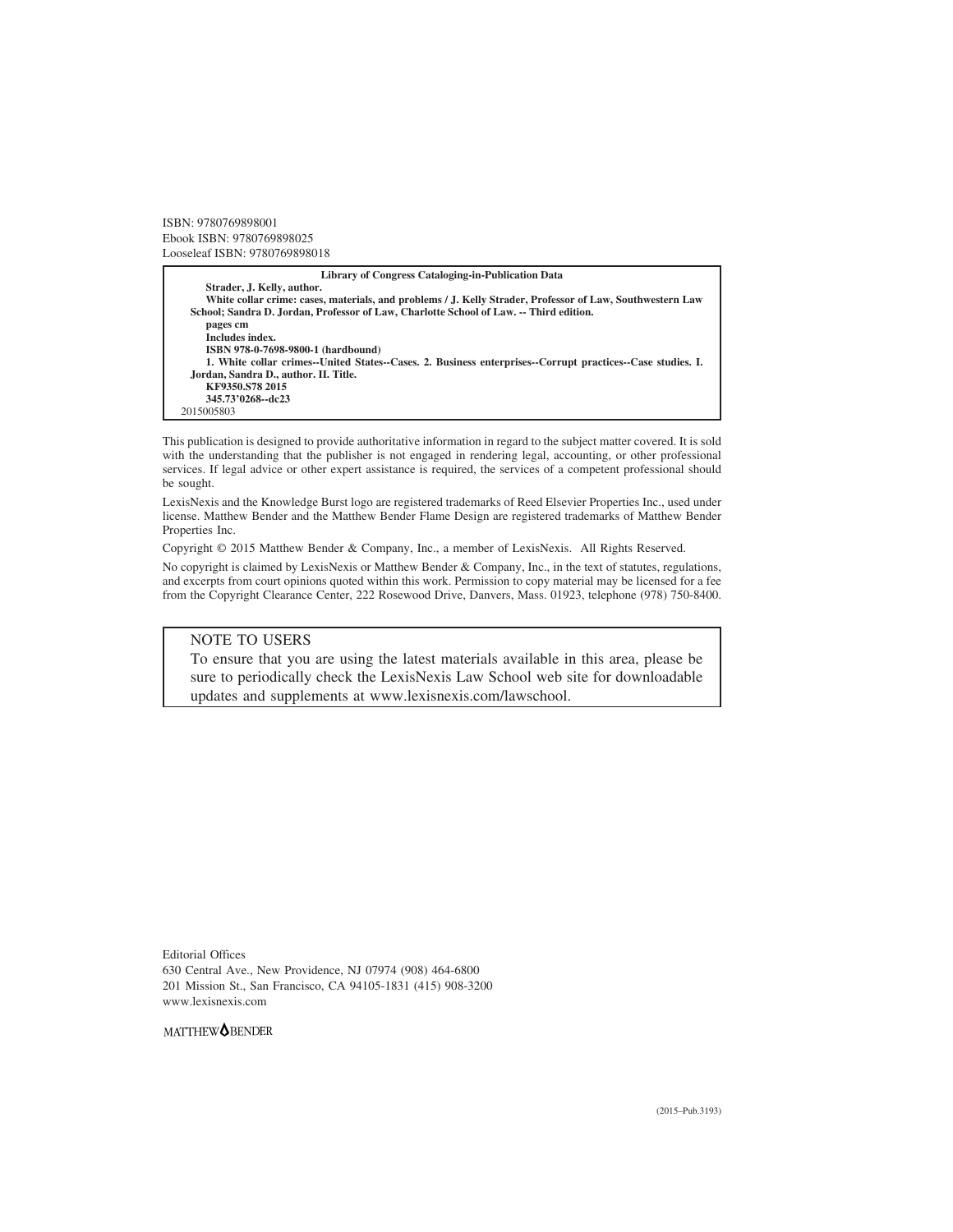# *Dedications*

### J.K.S.

To Hal, Eleanor, and Sam

S.D.J.

To Mom, Byron, Nedra and B.J.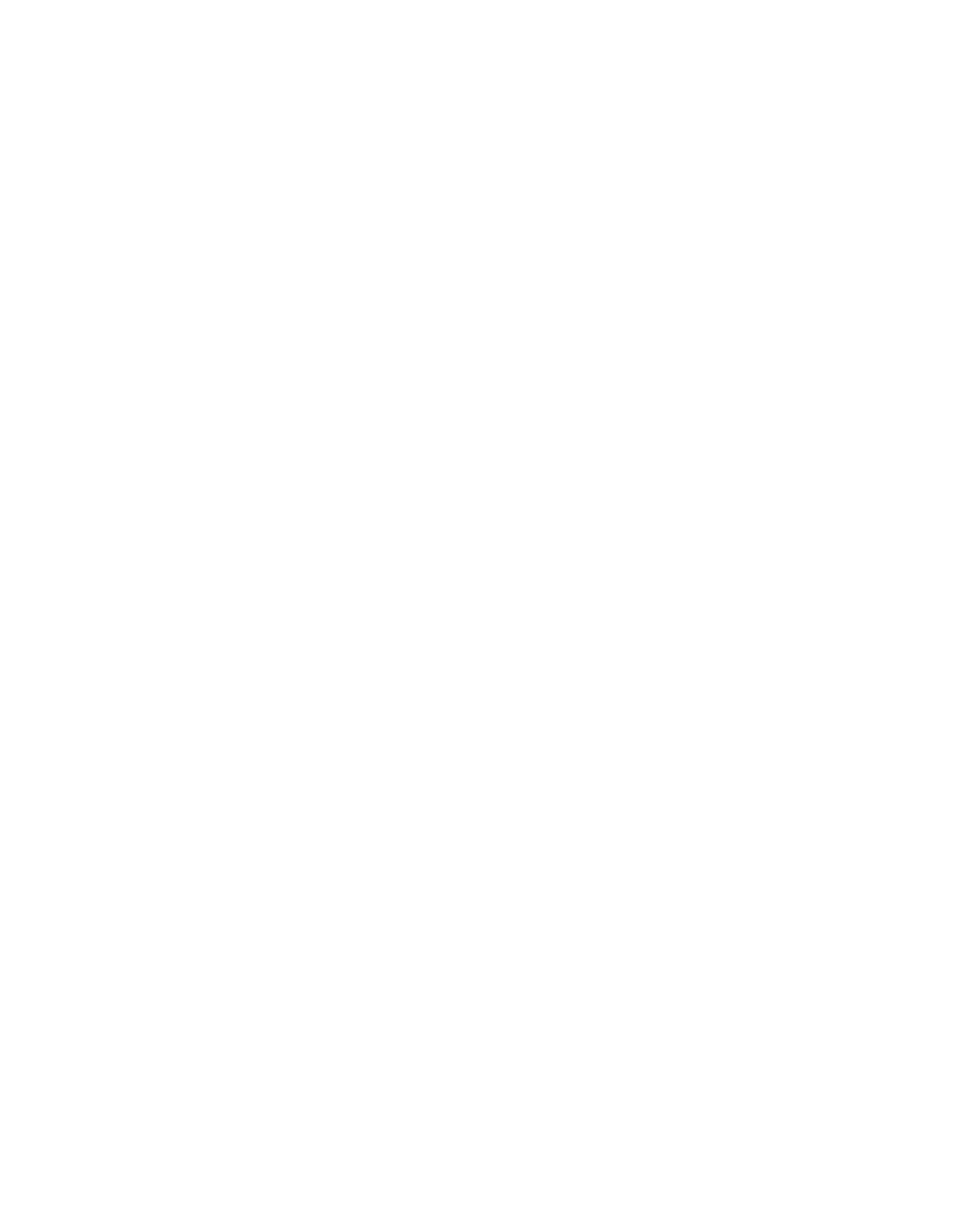# *Preface*

### *Our background and goals*

With this book, we hope to put to good use our many years of practicing in the area of white collar crime and of teaching and writing about the subject. Professor Jordan served for nearly 10 years as an Assistant United States Attorney for the Western District of Pennsylvania, eventually heading the White Collar Crimes Unit of the United States Attorney's Office. From 1988 to 1991, she was a member of the prosecution team in the Iran-Contra investigation, one of the most significant tests of executive powers and congressional immunity in recent times. Professor Strader has practiced white collar criminal defense since his days with the New York City law firm of Morvillo, Abramowitz, Grand, Iason, and Anello, P.C. His cases include major Wall Street prosecutions in areas such as securities fraud, mail and wire fraud, RICO, perjury, obstruction of justice, and tax fraud.

Based upon our academic and practice experiences, we have endeavored to write a problem-based casebook that provides a topical, informative, and thought-provoking perspective on this rapidly evolving area of the law. We also believe that the study of white collar law and practice raises unique issues of criminal law and justice policy, and serves as an excellent vehicle for deepening our understanding of criminal justice issues in general. For the third edition, we have continued to emphasize the text's focus on practice problems. We have substantially increased the number of these exercises, and hope that they prove both fun and useful for students and teachers alike.

We also welcome two contributors to the third edition. Both bring substantial expertise to the topics they cover. We are very grateful to Katrice Bridges Copeland, Professor of Law, Penn State Law, for authoring Chapter Six, Health Care Fraud and Abuse, our new chapter on this increasingly important topic. Professor Copeland practiced law at Sidley Austin LLP in Washington, D.C., focusing on white collar criminal defense and constitutional litigation. As part of her white collar crime practice, she represented pharmaceutical companies in health care fraud and abuse prosecutions. We are also very grateful to Steven L. Chanenson, Professor of Law, Villanova University School of Law, who is the principal author of our revised Chapter 19, Sentencing, a topic of rapid evolution. Before teaching law, Professor Chanenson served as Assistant U.S. Attorney assigned to the Criminal Division in Chicago. He is the Director of the Villanova Sentencing Workshop and frequently writes and speaks on issues of criminal sentencing. We would also like to thank Professor Chanenson for his contribution to the Foreign Corrupt Practices Act section of Chapter Seven, Bribery and Gratuities, and for his extremely helpful editorial suggestions on a number of other chapters.

### *Coverage*

This casebook focuses on the substance and procedure of federal white collar and corporate crime. The book is intended for use in two-, three-, or four-unit courses in White Collar Crime, Federal Criminal Law, Corporate Crime, and related subjects. The book is organized as follows:

• Chapters 1 and 2 (Introduction and Corporate and Individual Liability) introduce themes and concepts discussed throughout the text.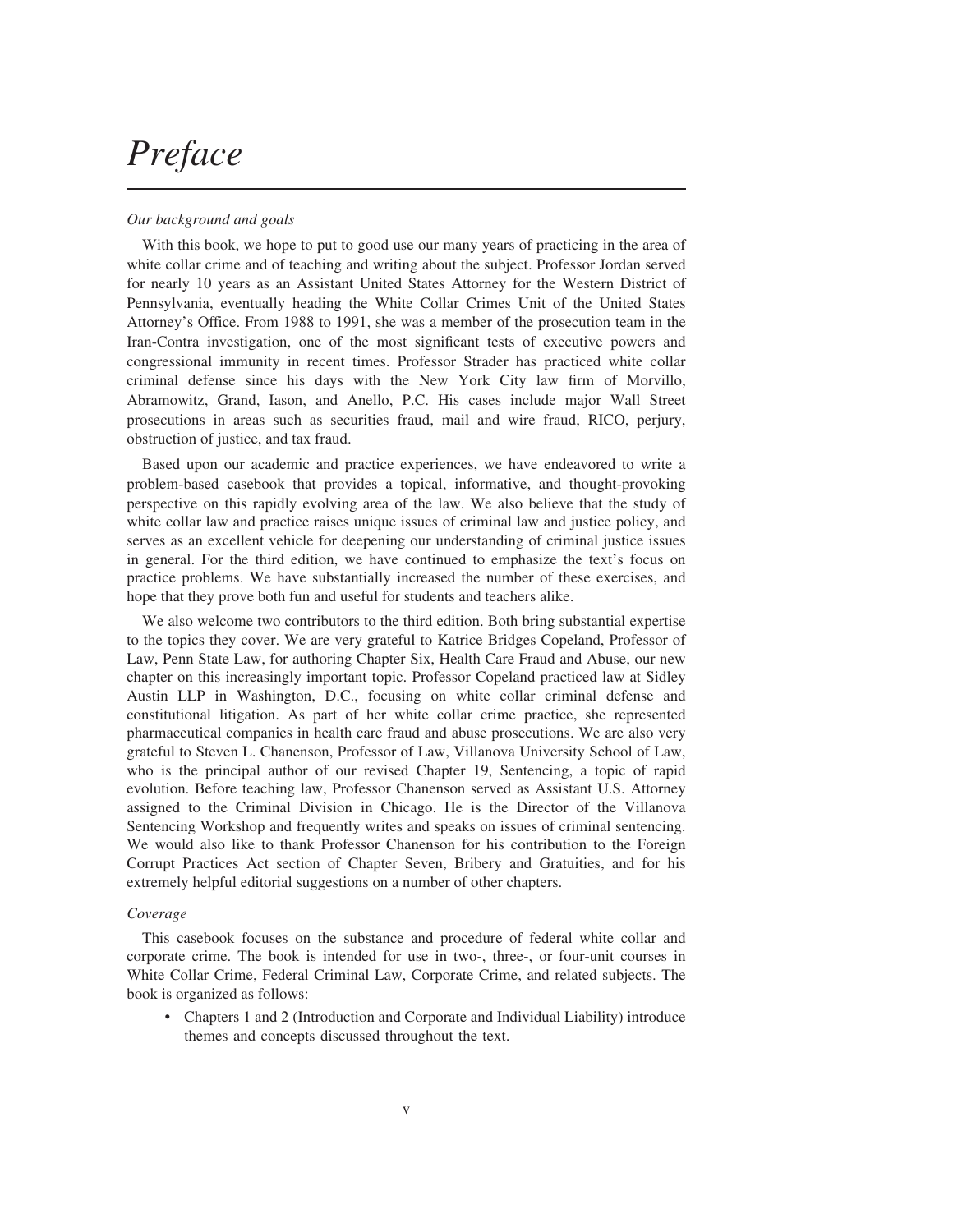### *Preface*

- Chapters 3–14 cover the substantive law of white collar and corporate crime. Chapters 3 and 4 address at length the crimes of conspiracy, mail and wire fraud, and related crimes, the building blocks of many white collar crime prosecutions. Chapters 5–14 address specific types of fraud (securities fraud, health care fraud, and tax fraud), political corruption (bribery, gratuities, and extortion), the cover-up crimes (false statements, perjury, and obstruction of justice), financial crimes (tax crimes and currency transaction reporting and money laundering), and the RICO statute.
- Chapters 15–17 (Internal Investigations and Compliance Programs, Grand Juries, and Self-Incrimination), cover the principal practical and procedural issues that arise in white collar investigations and prosecutions.
- Chapters 18–20 address the consequences of white collar offenses: civil fines, criminal penalties, and forfeitures.

#### *Selection of materials*

Throughout the text, our goal has been to provide the leading cases in each area, focusing where possible on United States Supreme Court opinions. This goal is challenging, given the lightening speed at which this area of the law changes. The rapid evolution of federal sentencing law is only the most recent example of how quickly the law in this area changes. We have done our best to provide both foundational cases and the most recent significant cases.

In the introductory materials to each of the substantive crime chapters, we have included an overview of the law and the statutory elements. Because our goal is to teach principally through the study of the cases, we have tried to edit the cases judiciously\* and to keep the case notes to a minimum. We also include a number of concurring and dissenting opinions, both because these opinions help elucidate the issues and because in close cases today's dissent may be tomorrow's majority.

Finally, we intersperse practice problems throughout the casebook. The problems focus on substantive law, procedural issues, and ethical dilemmas that arise in white collar practice. The text is designed to be used flexibly, and thus lends itself both to comprehensive study of the black letter law and to a problem-based approach.

#### *A special request*

Any book of this length will contain errors. If you find any errors, or have any comments or suggestions, kindly let us know. Please contact Kelly Strader, kstrader@swlaw.edu, 213-738-6753, Southwestern Law School, 3050 Wilshire Blvd, Los Angeles, CA 90010), or Sandra D. Jordan, emeritusprofsjordan@gmail.com.

<sup>\*</sup> We indicate lengthy omissions with centered asterisks, and short omissions with ellipses. We generally have not indicted the omission of citations and footnotes. With respect to footnotes, we have retained the cases' original note numbers. The footnotes that we have written are indicated by letters rather than numbers.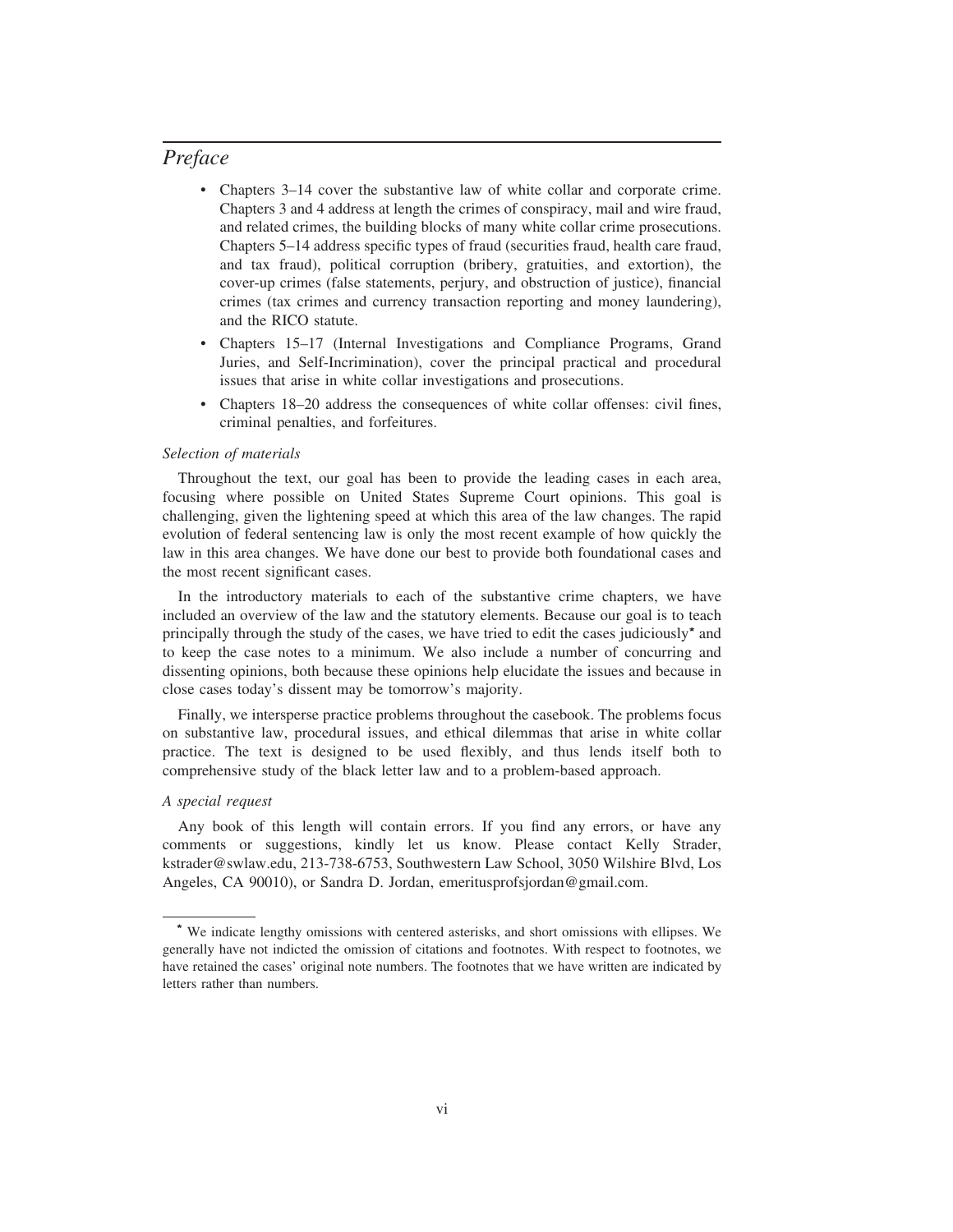# *Acknowledgments*

#### J.K.S.

This book would not have been possible without the support of Dean Susan Westerberg Prager and Southwestern Law School's Faculty Development Program. I would also like to thanks my many colleagues who gave generously of their time to read various of the book's chapters; my mentors at Morvillo, Abramowitz, Grand, Iason, and Anello; my research assistants, especially Mary ("Nikki") Kaasa; and my family for their patience. Also thanks to the many adopters who made extremely helpful comments and suggestions for the third edition of the book.

#### S.D.J.

This project is the end result of many months of effort, thought and revision. Several of my colleagues generously offered their suggestions, support and vast legal experience as they read through some of the earlier drafts of the chapters. Thanks to my current and former colleagues who had a role in this publication. Robert B. Harper, Browne C. Lewis, and Robert J. Bondi spent time reviewing drafts, making suggestions or offering valuable insight into the substance of our topics. Thanks also to Nate O'Neil, Sonya Murphy, Andrea Patterson, LaTonia Bills, and Shernika Smith who offered their research assistance on this project.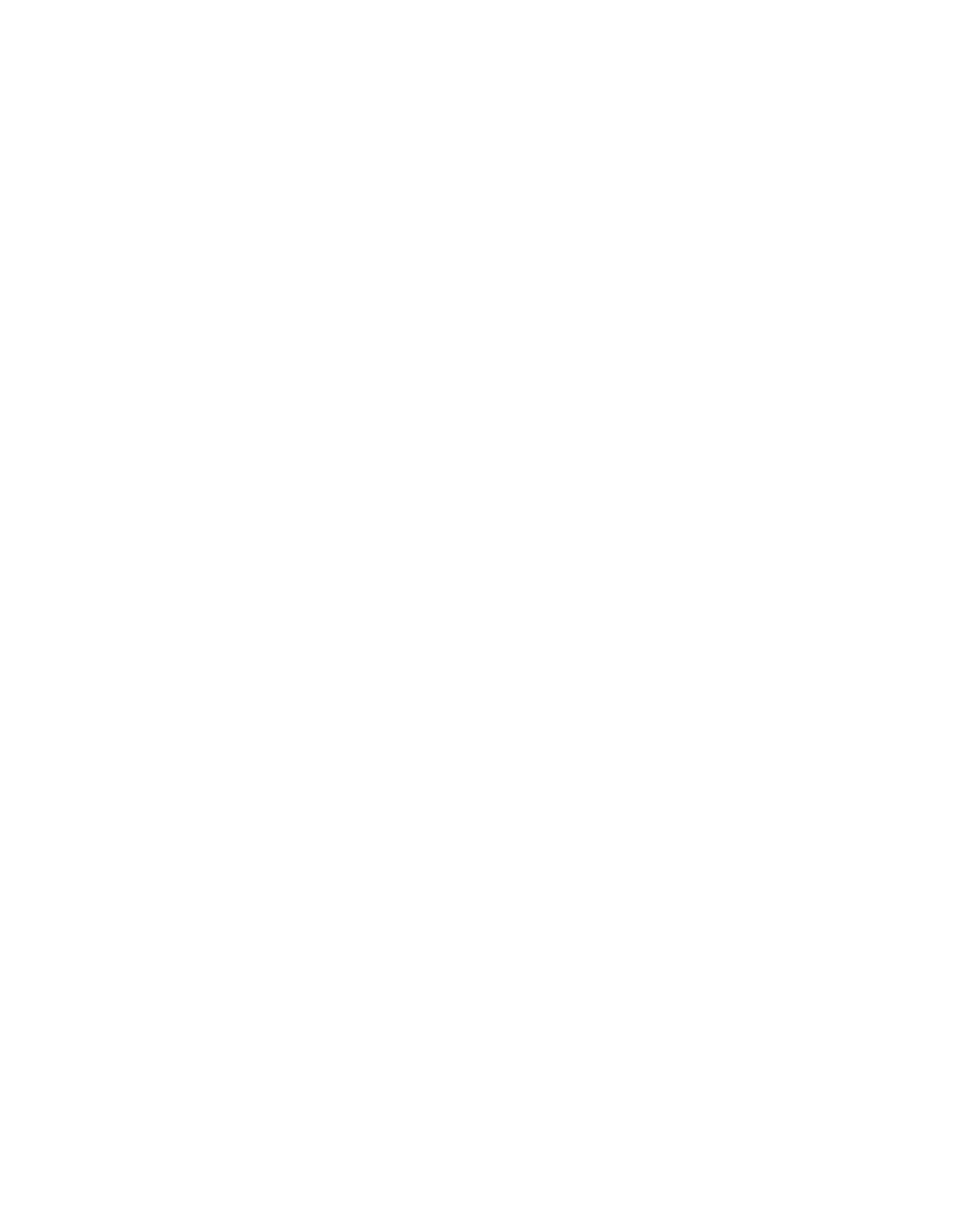| <b>Chapter 1</b>  | <b>OVERVIEW OF WHITE COLLAR CRIME  1</b>                                                                 |    |
|-------------------|----------------------------------------------------------------------------------------------------------|----|
| [A]               | INTRODUCTORY NOTES $\ldots \ldots \ldots \ldots \ldots \ldots \ldots \ldots \ldots \ldots \ldots \ldots$ |    |
| [B]               | THE DEFINITION OF "WHITE COLLAR CRIME"  2                                                                |    |
| $\lceil 1 \rceil$ |                                                                                                          |    |
| $\lceil 2 \rceil$ |                                                                                                          |    |
| $\lceil 3 \rceil$ |                                                                                                          |    |
| [4]               |                                                                                                          |    |
| $\lceil 5 \rceil$ |                                                                                                          |    |
| [6]               |                                                                                                          |    |
| [C]               | RECURRING ISSUES IN WHITE COLLAR INVESTIGATIONS AND                                                      |    |
| $[1]$             |                                                                                                          |    |
| [a]               |                                                                                                          |    |
| [b]               |                                                                                                          |    |
| $\lceil 2 \rceil$ |                                                                                                          |    |
| $\lceil 3 \rceil$ |                                                                                                          |    |
| [4]               |                                                                                                          | 10 |
| $\lceil 5 \rceil$ |                                                                                                          | 11 |
| [6]               |                                                                                                          |    |
| [a]               |                                                                                                          | 12 |
| [b]               |                                                                                                          | 14 |
| [D]               | WHITE COLLAR CRIME AND GENERAL CRIMINAL LAW                                                              | 14 |
| $\lceil 1 \rceil$ |                                                                                                          | 14 |
| [a]               |                                                                                                          |    |
| [b]               |                                                                                                          | 15 |
| $\lceil c \rceil$ |                                                                                                          | 16 |
| [d]               |                                                                                                          | 16 |
| [e]               |                                                                                                          | 17 |
| $\lceil 2 \rceil$ |                                                                                                          | 18 |
| $\lceil 3 \rceil$ |                                                                                                          | 19 |
| [E]               | THE "HARM" FROM WHITE COLLAR CRIME                                                                       | 19 |
| <b>Chapter 2</b>  | CORPORATE AND INDIVIDUAL LIABILITY                                                                       | 21 |
| [A]               | INTRODUCTORY NOTES                                                                                       | 21 |
|                   |                                                                                                          | 22 |
| [B]               | CORPORATE CRIMINAL LIABILITY                                                                             | 22 |
| $[1]$             |                                                                                                          | 23 |
|                   | United States v. Automated Medical Laboratories, Inc.                                                    | 23 |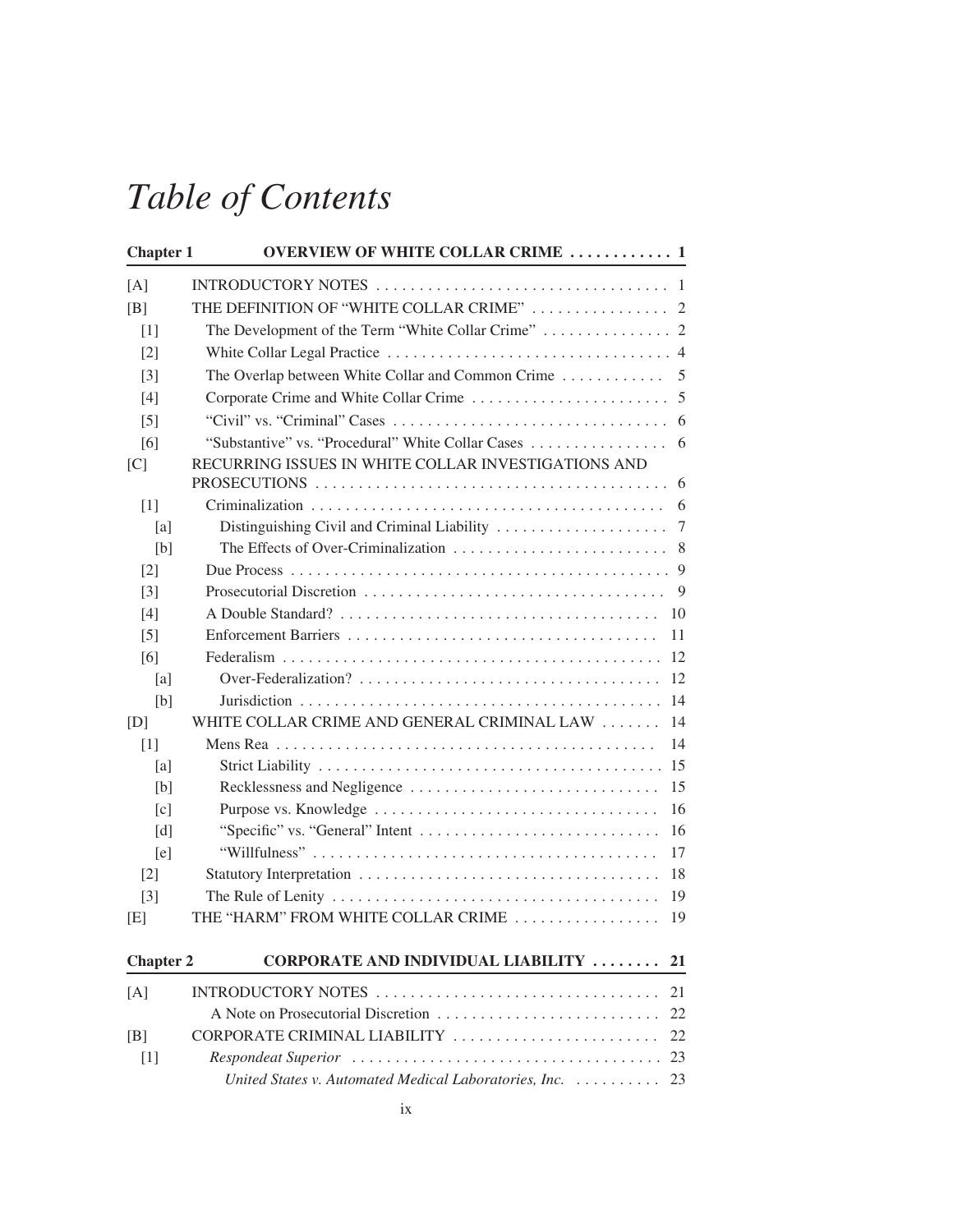|                   |                                                                                                                | 32 |
|-------------------|----------------------------------------------------------------------------------------------------------------|----|
| $[2]$             |                                                                                                                | 33 |
|                   | Commonwealth v. Beneficial Finance Co.                                                                         | 33 |
|                   |                                                                                                                | 38 |
|                   | People v. Lessoff & Berger $\ldots \ldots \ldots \ldots \ldots \ldots \ldots \ldots \ldots$                    | 39 |
|                   |                                                                                                                | 40 |
|                   |                                                                                                                | 41 |
| [C]               | CORPORATE MENS REA                                                                                             | 42 |
| [1]               |                                                                                                                | 42 |
|                   | State v. Chapman Dodge Center                                                                                  | 42 |
|                   |                                                                                                                |    |
| $[2]$             | Other Models of Corporate Criminal Liability                                                                   | 47 |
|                   |                                                                                                                | 48 |
| [D]               | INDIVIDUAL LIABILITY WITHIN THE CORPORATE SETTING  50                                                          |    |
|                   | United States v. Park $\ldots \ldots \ldots \ldots \ldots \ldots \ldots \ldots \ldots \ldots \ldots \ldots 50$ |    |
|                   |                                                                                                                | 57 |
|                   |                                                                                                                | 58 |
|                   |                                                                                                                |    |
| <b>Chapter 3</b>  |                                                                                                                | 61 |
| [A]               |                                                                                                                | 61 |
| $\lceil 1 \rceil$ |                                                                                                                | 61 |
| $\lceil 2 \rceil$ |                                                                                                                | 61 |
| $[3]$             |                                                                                                                |    |
| [4]               |                                                                                                                | 62 |
| [a]               |                                                                                                                |    |
| [b]               |                                                                                                                | 63 |
| [c]               |                                                                                                                | 63 |
| $[5]$             |                                                                                                                |    |
| [B]               |                                                                                                                | 64 |
|                   |                                                                                                                | 65 |
|                   |                                                                                                                | 67 |
|                   |                                                                                                                | 69 |
| [C]               |                                                                                                                | 70 |
|                   | THE "OFFENSE CLAUSE" AND THE "DEFRAUD CLAUSE"                                                                  |    |
|                   |                                                                                                                | 70 |
|                   |                                                                                                                | 73 |
|                   |                                                                                                                | 73 |
|                   |                                                                                                                | 74 |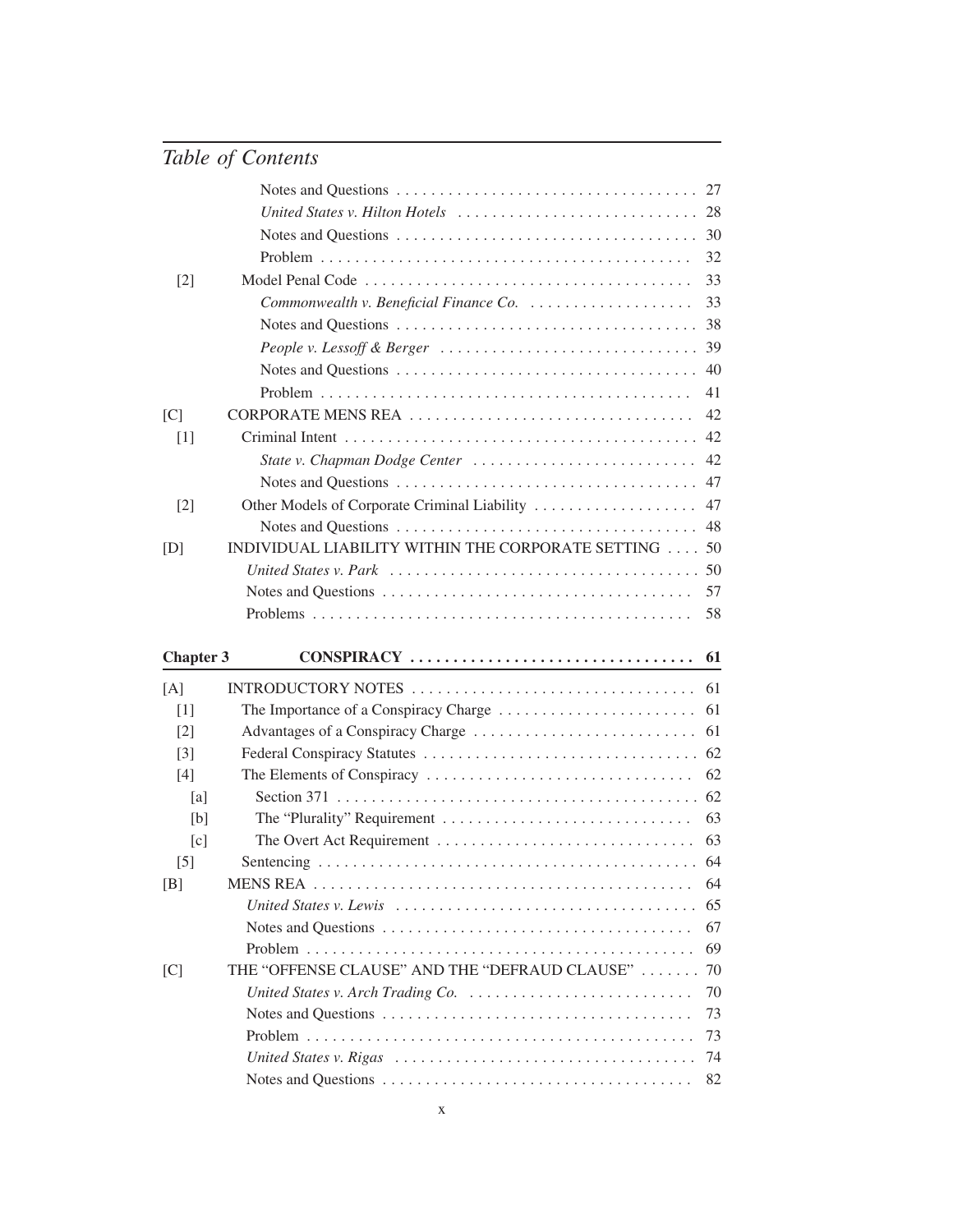| [D]               | SCOPE OF THE CONSPIRACY<br>83                                                                      |
|-------------------|----------------------------------------------------------------------------------------------------|
|                   | 83                                                                                                 |
|                   | 88                                                                                                 |
|                   | 89                                                                                                 |
| [E]               | DURATION AND WITHDRAWAL<br>90                                                                      |
| $[1]$             | 90                                                                                                 |
|                   | 90<br>United States v. Jimenez Recio                                                               |
|                   | 92                                                                                                 |
| $\lceil 2 \rceil$ | 92                                                                                                 |
|                   | 93<br>Krulewitch v. United States $\ldots, \ldots, \ldots, \ldots, \ldots, \ldots, \ldots, \ldots$ |
|                   | 97                                                                                                 |
| $\lceil 3 \rceil$ | 98                                                                                                 |
|                   | 99                                                                                                 |
|                   | 102                                                                                                |
|                   | 103                                                                                                |
| [F]               | 104<br>VICARIOUS LIABILITY                                                                         |
|                   | 105                                                                                                |
|                   | 108                                                                                                |
|                   | 108                                                                                                |
|                   |                                                                                                    |

### **Chapter 4 MAIL FRAUD, WIRE FRAUD, AND RELATED**

|                   |                                                                                                  | 109 |
|-------------------|--------------------------------------------------------------------------------------------------|-----|
| [A]               | INTRODUCTORY NOTES                                                                               | 109 |
| $\lceil 1 \rceil$ |                                                                                                  | 109 |
| $\lceil 2 \rceil$ |                                                                                                  | 110 |
| $\lceil 3 \rceil$ |                                                                                                  | 110 |
| [B]               | INTENT TO DEFRAUD                                                                                | 112 |
|                   | United States v. Regent Office Supply Co. $\ldots \ldots \ldots \ldots \ldots \ldots$            | 112 |
|                   |                                                                                                  | 114 |
|                   |                                                                                                  | 116 |
| [C]               | DEPRIVATION OF MONEY, PROPERTY, OR HONEST SERVICES.                                              | 118 |
| $\lceil 1 \rceil$ |                                                                                                  | 118 |
|                   | Menally v. United States $\ldots \ldots \ldots \ldots \ldots \ldots \ldots \ldots \ldots \ldots$ | 118 |
|                   |                                                                                                  | 124 |
| $\lceil 2 \rceil$ |                                                                                                  | 125 |
|                   |                                                                                                  | 125 |
|                   |                                                                                                  | 128 |
|                   |                                                                                                  | 129 |
|                   |                                                                                                  | 134 |
|                   |                                                                                                  | 134 |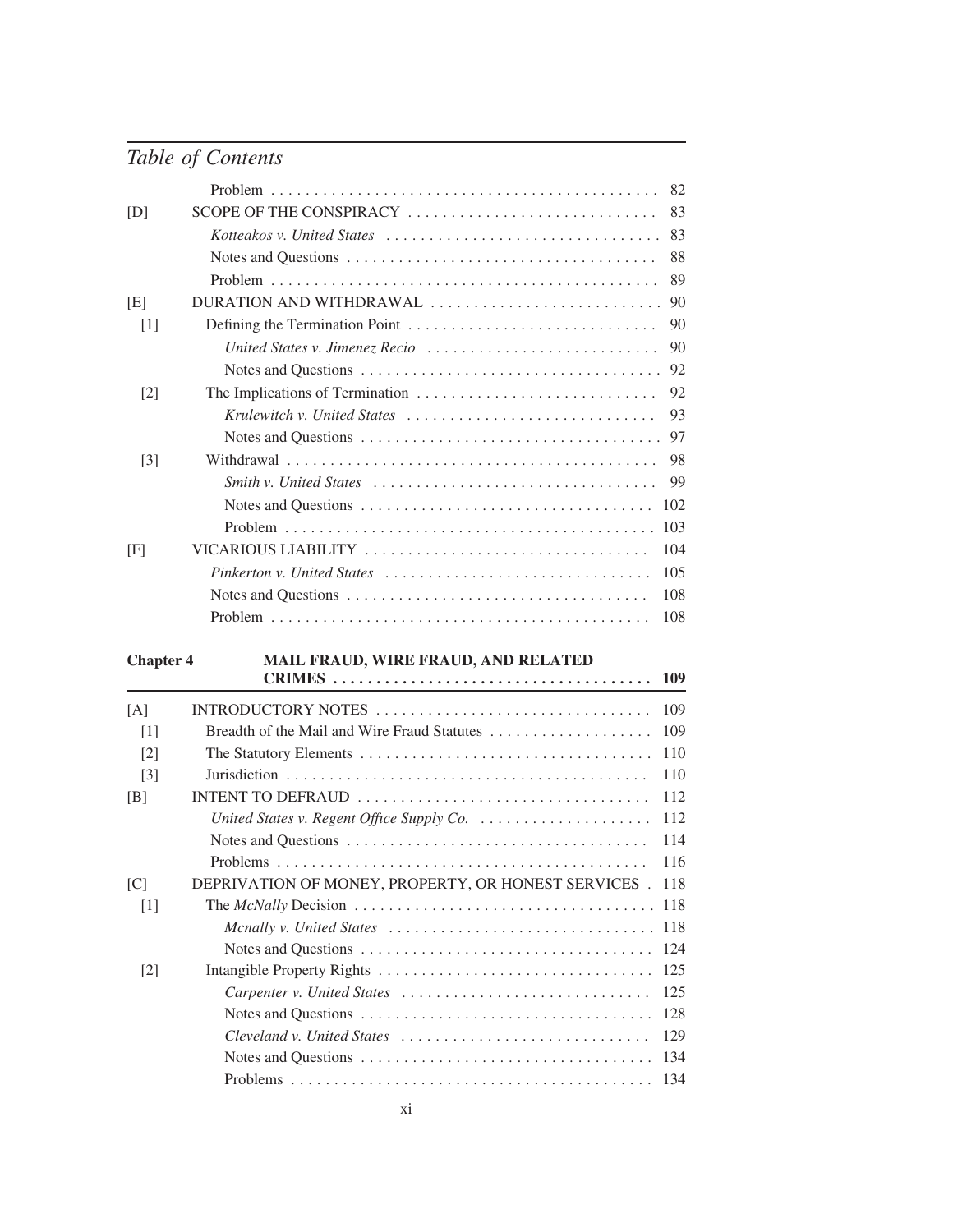| $[3]$             |                                                                                                   | 137        |
|-------------------|---------------------------------------------------------------------------------------------------|------------|
|                   | Skilling v. United States $\ldots \ldots \ldots \ldots \ldots \ldots \ldots \ldots \ldots \ldots$ | 138        |
|                   |                                                                                                   | 146        |
|                   | United States v. Milovanovic                                                                      | 149        |
|                   |                                                                                                   | 157        |
|                   |                                                                                                   | 159        |
| [D]               | THE USE OF THE MAILS AND WIRES                                                                    | 163        |
| $[1]$             |                                                                                                   | 163        |
|                   | Schmuck v. United States                                                                          | 164        |
|                   |                                                                                                   | 168        |
|                   |                                                                                                   | 169        |
| $[2]$             | The Causation Requirement                                                                         | 170        |
|                   |                                                                                                   | 170        |
|                   |                                                                                                   | 174        |
|                   |                                                                                                   | 174        |
| [E]               |                                                                                                   | 177        |
| $[1]$             |                                                                                                   | 177        |
| [a]               |                                                                                                   | 177        |
| [b]               |                                                                                                   | 178        |
| [c]               |                                                                                                   | 180        |
|                   | United States v. Czubinski                                                                        | 181        |
|                   |                                                                                                   | 182        |
| $\lceil 2 \rceil$ |                                                                                                   | 183        |
| [a]               |                                                                                                   | 183        |
| [b]               |                                                                                                   | 184        |
|                   |                                                                                                   | 184        |
|                   |                                                                                                   | 189        |
| <b>Chapter 5</b>  | SECURITIES FRAUD                                                                                  | <b>191</b> |
| [A]               | INTRODUCTORY NOTES                                                                                | 191        |
| $[1]$             |                                                                                                   | 191        |
| $[2]$             | Civil and Criminal Enforcement                                                                    | 192        |
| $[3]$             | The Federal Securities Regulation Scheme                                                          | 192        |
| $[4]$             | Elements of Securities Fraud                                                                      | 193        |
| [B]               |                                                                                                   | 194        |
| $[1]$             | The Elements of Insider Trading                                                                   | 195        |
| $[2]$             |                                                                                                   | 195        |
|                   | Chiarella v. United States                                                                        | 195        |
|                   |                                                                                                   | 202        |
| $[3]$             |                                                                                                   | 203        |
|                   | United States v. O'Hagan                                                                          | 203        |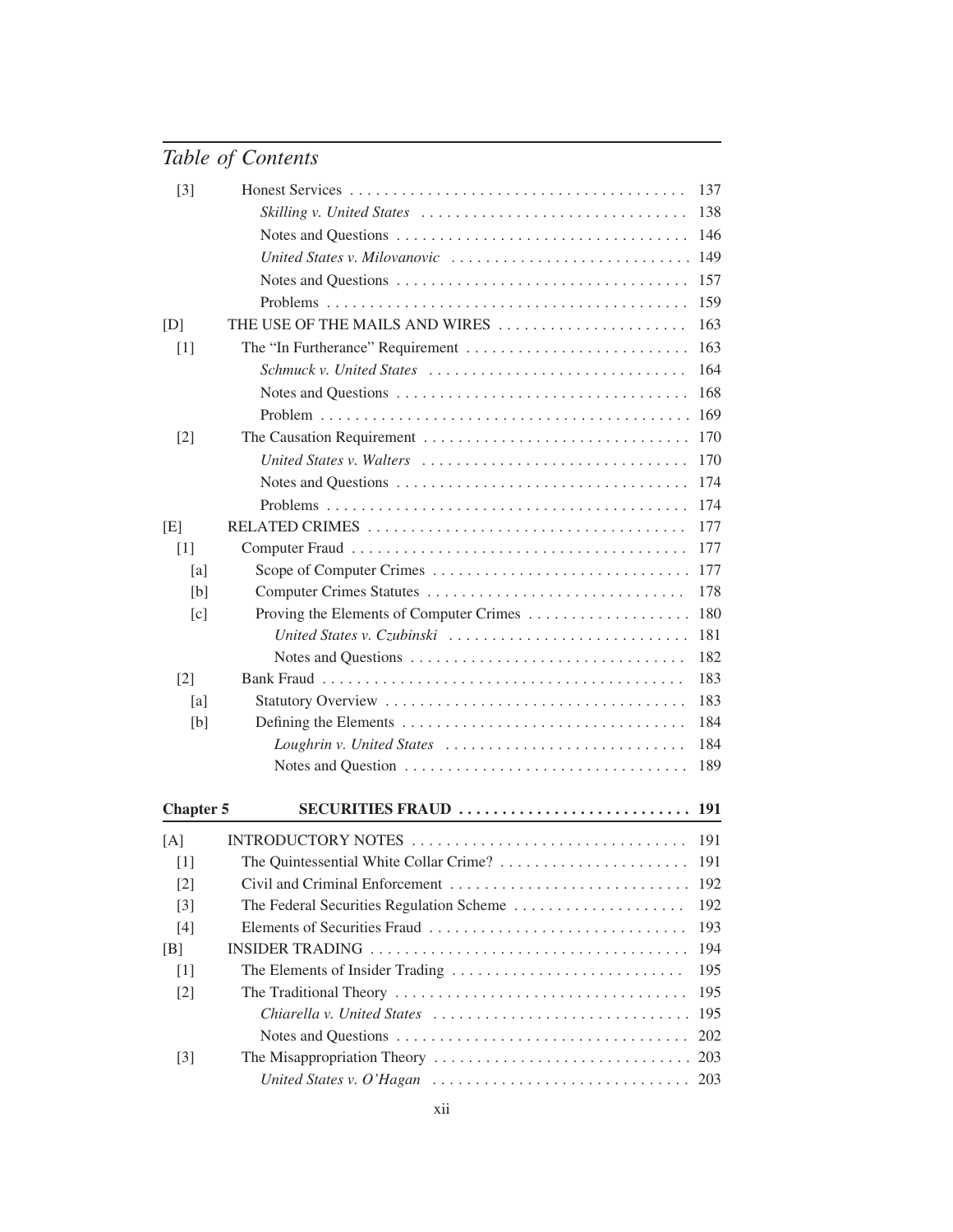|                  |                                                                                            | 210        |
|------------------|--------------------------------------------------------------------------------------------|------------|
|                  | Note on United States v. Chestman and Rule 10B5-2                                          | 212        |
|                  |                                                                                            | 213        |
| $[4]$            |                                                                                            | 214        |
|                  | Dirks v. Securities and Exchange Commission                                                | 215        |
|                  |                                                                                            | 220        |
|                  | Note on United States v. Newman                                                            | 221        |
|                  |                                                                                            | 223        |
|                  |                                                                                            | 224        |
| [C]              | PROOF OF WILLFULNESS                                                                       | 227        |
|                  |                                                                                            | 227        |
|                  |                                                                                            | 233        |
|                  |                                                                                            | 235        |
|                  |                                                                                            | 240        |
|                  |                                                                                            | 241        |
| [D]              |                                                                                            | 242        |
|                  | Tsc Industries v. Northway, Inc. $\ldots \ldots \ldots \ldots \ldots \ldots \ldots \ldots$ | 243        |
|                  |                                                                                            | 245        |
|                  |                                                                                            | 246        |
|                  |                                                                                            | 250        |
|                  | Note on Matrixx Initiatives, Inc. v. Siracusano                                            | 250        |
|                  |                                                                                            | 250        |
| <b>Chapter 6</b> | HEALTH CARE FRAUD AND ABUSE                                                                | 253        |
|                  |                                                                                            |            |
| [A]              |                                                                                            | 253        |
| [B]              | THE FEDERAL ANTI-KICKBACK STATUTE                                                          | 254        |
| $[1]$            | The Elements of the Anti-Kickback Statute                                                  | 254        |
| [a]              |                                                                                            | 255        |
| [b]              |                                                                                            | 255        |
| [c]              |                                                                                            |            |
|                  |                                                                                            |            |
|                  |                                                                                            | 258        |
| [d]              |                                                                                            | 259<br>260 |
|                  | United States v. Shoemaker                                                                 | 264        |
|                  |                                                                                            | 264        |
| $[2]$            | Statutory Exceptions and Safe Harbors                                                      | 265        |
| [a]              |                                                                                            | 265        |
|                  |                                                                                            |            |
|                  |                                                                                            |            |
|                  | United States v. Borrasi                                                                   | 266        |
|                  |                                                                                            | 270<br>270 |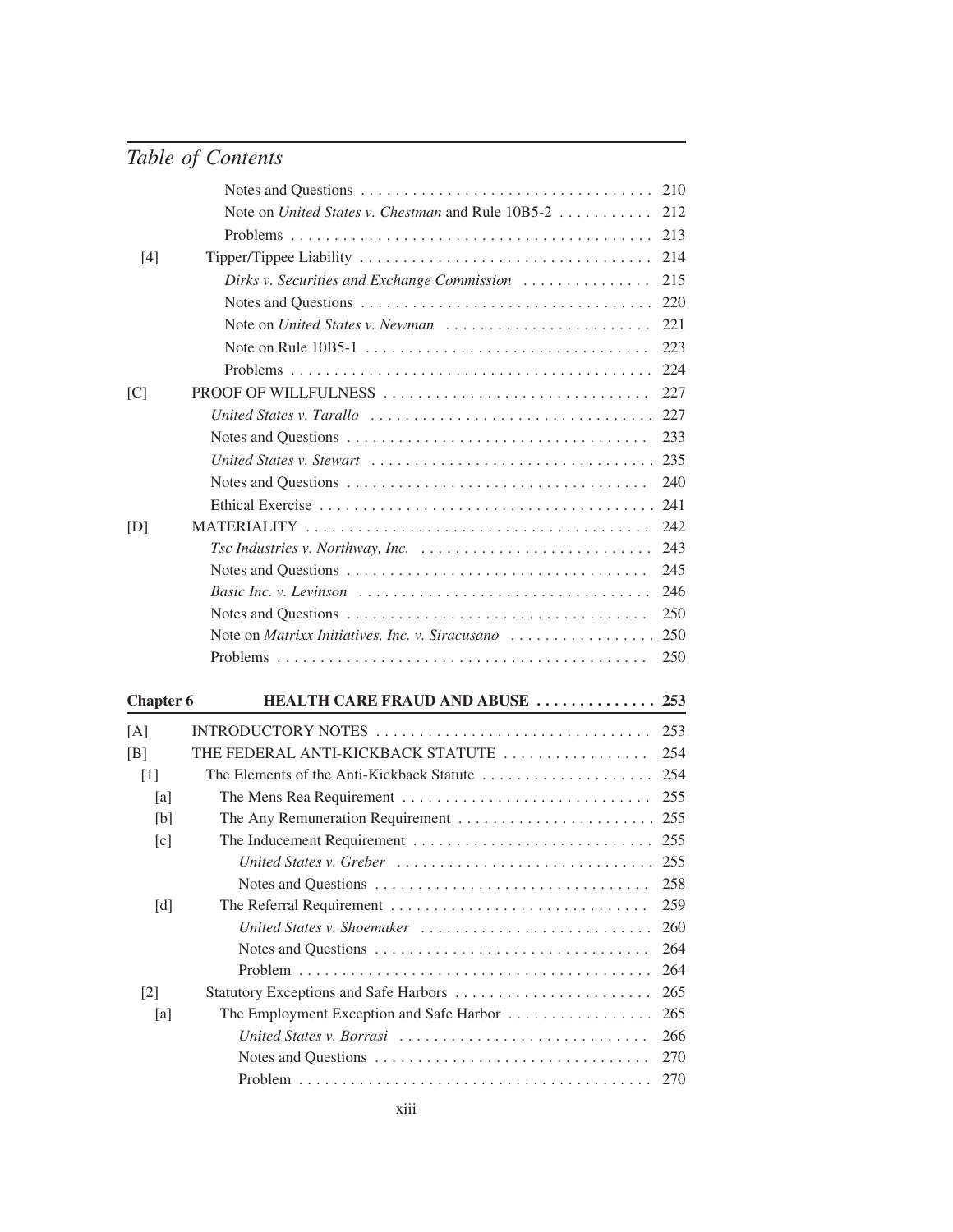| [b]               | The Personal Services and Management Contract Safe Harbor  271                                          |            |
|-------------------|---------------------------------------------------------------------------------------------------------|------------|
|                   |                                                                                                         | 272<br>273 |
| $[3]$             | The Use of the AKS as a Basis for FCA Cases                                                             |            |
| [C]               | ADMINISTRATIVE SANCTIONS: CIVIL MONETARY PENALTIES,<br>CORPORATE INTEGRITY AGREEMENTS, & EXCLUSION  274 |            |
|                   |                                                                                                         |            |
| [1]               | Civil Money Penalties — 42 U.S.C. § 1320a-7a 274                                                        |            |
| $[2]$             |                                                                                                         | 274        |
| $[3]$             |                                                                                                         | 275        |
|                   |                                                                                                         | 276        |
| <b>Chapter 7</b>  | <b>BRIBERY AND GRATUITIES </b>                                                                          | 279        |
| [A]               | INTRODUCTORY NOTES                                                                                      | 279        |
| [B]               |                                                                                                         | 279        |
| $\lceil 1 \rceil$ |                                                                                                         | 279        |
| $\lceil 2 \rceil$ |                                                                                                         | 280        |
|                   |                                                                                                         | 281        |
|                   |                                                                                                         | 287        |
|                   |                                                                                                         | 289        |
| $[3]$             |                                                                                                         | 289        |
|                   | United States v. Sun-Diamond Growers of California                                                      | 289        |
|                   |                                                                                                         | 294        |
|                   |                                                                                                         | 295        |
| [C]               | FEDERAL PROGRAM BRIBERY $-$ § 666 $\ldots$                                                              | 297        |
| [1]               |                                                                                                         | 297        |
| $[2]$             |                                                                                                         | 298        |
|                   | Sabri v. United States                                                                                  | 298        |
|                   |                                                                                                         | 301        |
|                   |                                                                                                         | 305        |
| [D]               | FOREIGN CORRUPT PRACTICES ACT                                                                           | 305        |
| $[1]$             |                                                                                                         | 305        |
| $\lceil 2 \rceil$ | The FCPA in Action $\ldots \ldots \ldots \ldots \ldots \ldots \ldots \ldots \ldots \ldots \ldots$       | 307        |
|                   | United States v. Kay                                                                                    | 307        |
|                   |                                                                                                         | 312        |
|                   |                                                                                                         | 316        |
| <b>Chapter 8</b>  | EXTORTION                                                                                               | 319        |
| [A]               | INTRODUCTORY NOTES                                                                                      | 319        |
| $[1]$             | The Breadth of the Federal Extortion Statute                                                            | 319        |
|                   |                                                                                                         | 319        |
| $\lceil 2 \rceil$ | Statutory Elements and Definitions                                                                      | 320        |
| $[3]$             |                                                                                                         |            |
| [B]               | THE PROPERTY REQUIREMENT                                                                                | 320        |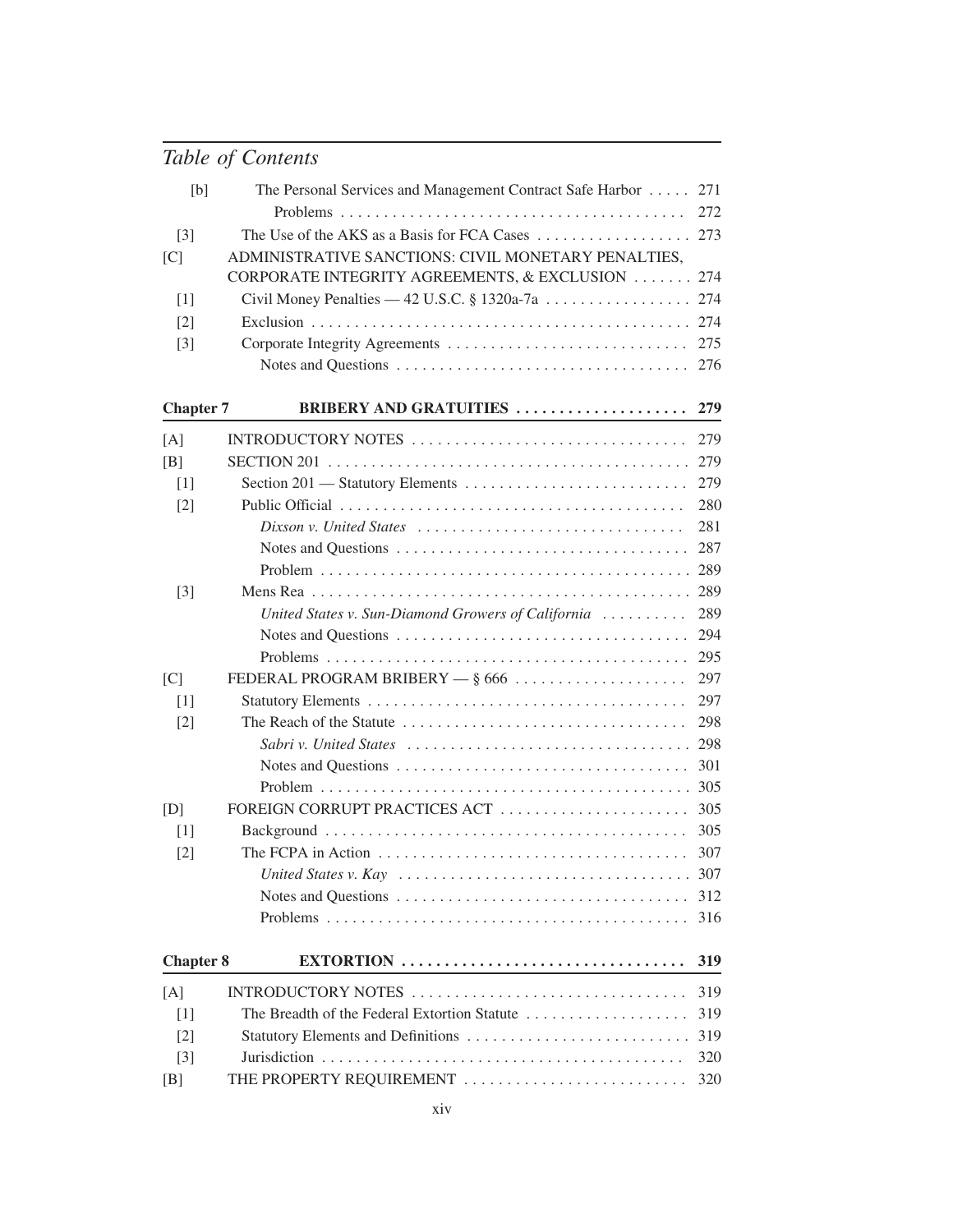|                  | Scheidler v. National Organization for Women         | 320 |
|------------------|------------------------------------------------------|-----|
|                  |                                                      | 324 |
|                  |                                                      | 325 |
| [C]              | THE COLOR OF OFFICIAL RIGHT THEORY                   | 326 |
|                  | Mccormick v. United States                           | 326 |
|                  |                                                      | 331 |
|                  |                                                      | 332 |
|                  |                                                      | 339 |
|                  |                                                      | 340 |
| [D]              | THE USE OF FEAR THEORY                               | 341 |
|                  |                                                      | 341 |
|                  |                                                      | 347 |
|                  |                                                      | 348 |
| <b>Chapter 9</b> | FALSE STATEMENTS                                     | 351 |
| [A]              | INTRODUCTORY NOTES                                   | 351 |
| [B]              | ELEMENTS OF FALSE STATEMENTS STATUTE                 | 351 |
| [C]              |                                                      | 352 |
|                  | United States v. Rodgers                             | 352 |
|                  |                                                      | 355 |
|                  |                                                      | 357 |
| [D]              | THE "FALSE STATEMENT"                                | 358 |
| $[1]$            |                                                      | 359 |
|                  | Brogan v. United States                              | 359 |
|                  |                                                      | 364 |
| $[2]$            | Implied False Statements — United States v. Williams | 365 |
|                  |                                                      | 366 |
| [E]              |                                                      | 366 |
|                  |                                                      | 366 |
|                  |                                                      | 373 |
| [F]              |                                                      | 374 |
|                  | Note on United States v. Yermian                     | 374 |
|                  |                                                      | 375 |
|                  |                                                      | 377 |
| [G]              |                                                      | 377 |
|                  |                                                      | 378 |
| [H]              | DOUBLE JEOPARDY AND RELATED ISSUES                   | 378 |
|                  | United States v. Woodward                            | 378 |
|                  |                                                      | 380 |
|                  |                                                      | 381 |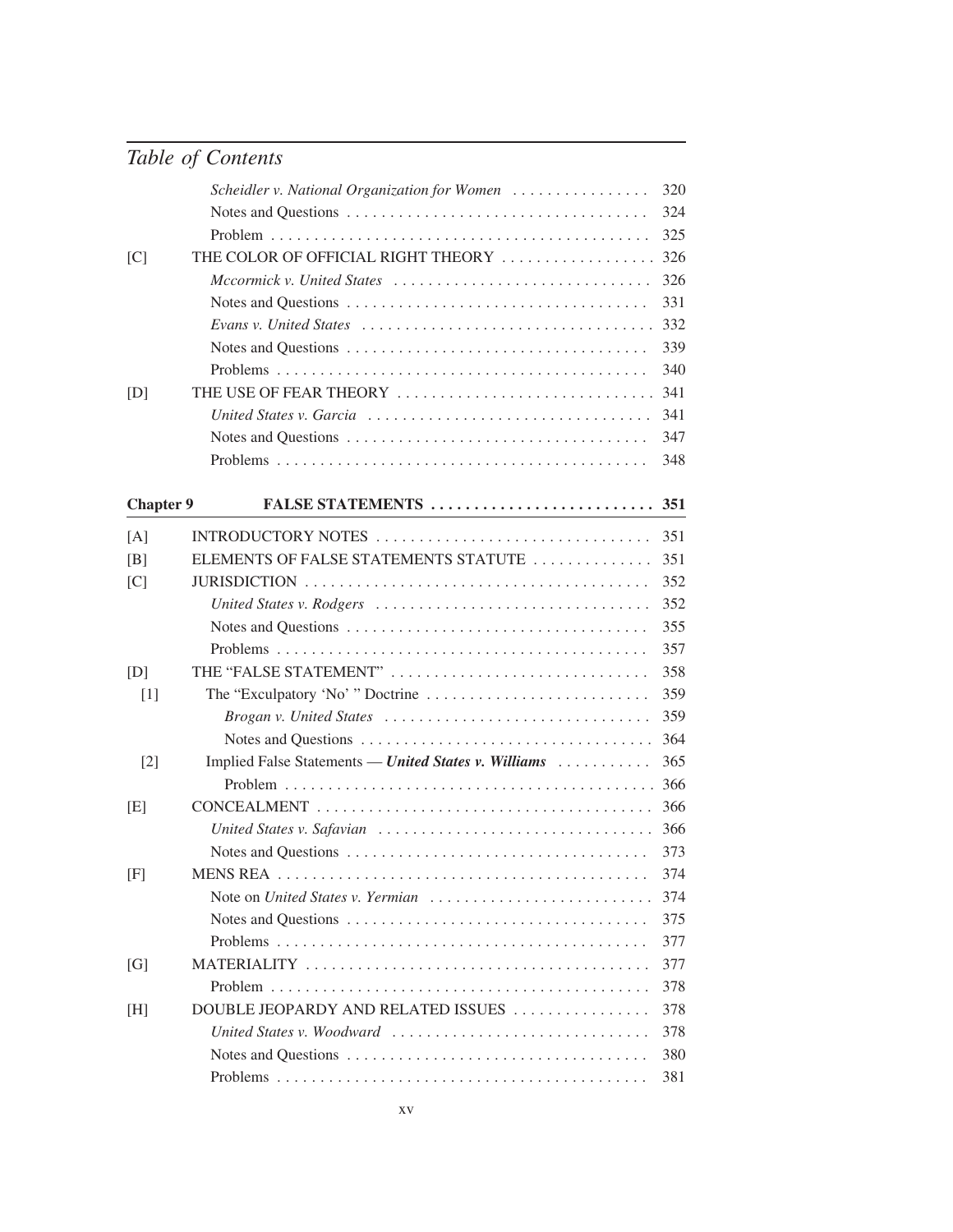| <b>Chapter 10</b> | PERJURY AND FALSE DECLARATIONS               | 383 |
|-------------------|----------------------------------------------|-----|
| [A]               | INTRODUCTORY NOTES                           | 383 |
| [1]               |                                              | 383 |
| $\lceil 2 \rceil$ |                                              | 384 |
| [a]               |                                              | 384 |
| [b]               |                                              | 384 |
| [c]               |                                              | 385 |
| [B]               | TRIBUNALS AND PROCEEDINGS                    | 385 |
|                   |                                              | 385 |
|                   |                                              | 390 |
|                   |                                              | 390 |
| [C]               |                                              | 391 |
|                   |                                              | 391 |
|                   |                                              | 396 |
|                   |                                              | 399 |
| [D]               | THE TWO-WITNESS RULE                         | 400 |
|                   | United States v. Chestman                    | 400 |
|                   |                                              | 402 |
|                   |                                              | 403 |
| [E]               | THE RECANTATION DEFENSE                      | 404 |
|                   |                                              | 404 |
|                   |                                              | 407 |
| [F]               | ETHICAL CONSIDERATIONS                       | 408 |
|                   | American Bar Association                     | 408 |
|                   | United States Attorneys' Manual              | 410 |
|                   |                                              | 411 |
|                   |                                              | 412 |
| <b>Chapter 11</b> | <b>OBSTRUCTION OF JUSTICE </b>               | 415 |
| [A]               |                                              | 415 |
| $[1]$             |                                              | 415 |
| $[2]$             | Statutory Overview and Elements              | 416 |
| [a]               |                                              | 416 |
| [b]               |                                              | 416 |
| [c]               |                                              | 417 |
| [B]               | THE "NEXUS" REQUIREMENT                      | 418 |
|                   |                                              | 418 |
|                   |                                              | 423 |
|                   | Note on Materiality and the Barry Bonds Case | 425 |
|                   |                                              | 427 |
| [C]               | THE "PROCEEDING" ELEMENT                     | 427 |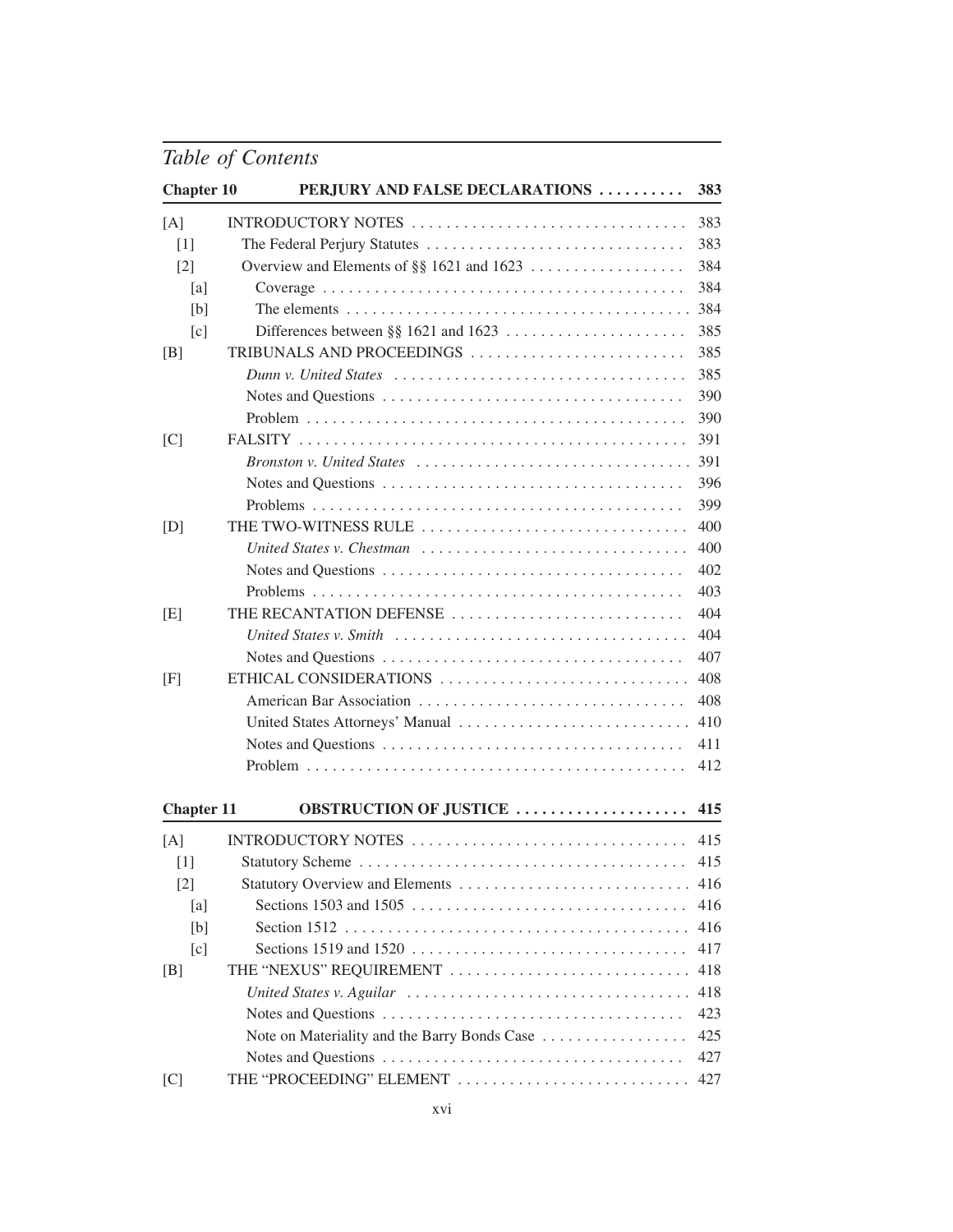|                   | United States v. Fulbright                         | 428 |
|-------------------|----------------------------------------------------|-----|
|                   |                                                    | 431 |
|                   |                                                    | 433 |
| [D]               |                                                    | 434 |
|                   | Arthur Andersen, Llp v. United States              | 434 |
|                   |                                                    | 440 |
|                   |                                                    | 442 |
| [E]               | SECTION 1519: THE "ANTI-SHREDDING" STATUTE         | 443 |
|                   |                                                    | 444 |
|                   |                                                    | 448 |
|                   |                                                    | 449 |
|                   |                                                    | 455 |
| [F]               | LEGAL AND ETHICAL CONSIDERATIONS FOR ATTORNEYS     | 456 |
|                   |                                                    | 459 |
|                   |                                                    |     |
| <b>Chapter 12</b> | TAX CRIMES                                         | 461 |
| [A]               | INTRODUCTORY NOTES                                 | 461 |
| $[1]$             |                                                    | 461 |
| $[2]$             | Voluntary Compliance and Deterrence                | 462 |
| $[3]$             |                                                    | 462 |
| [4]               |                                                    | 462 |
| [a]               |                                                    | 462 |
| [b]               | Elements of Filing False Tax Returns $ \S$ 7206    | 463 |
| [c]               |                                                    | 463 |
| [B]               | TAX EVASION AND FAILURE TO FILE $-$ §§ 7201 & 7203 | 464 |
|                   |                                                    | 464 |
|                   |                                                    | 467 |
|                   |                                                    | 468 |
| [C]               |                                                    | 470 |
|                   |                                                    | 470 |
|                   |                                                    | 473 |
|                   |                                                    | 474 |
| [D]               |                                                    | 474 |
| $[1]$             | Defining "Willfulness" in Criminal Tax Cases       | 474 |
|                   | Cheek v. United States                             | 475 |
|                   |                                                    | 481 |
| $[2]$             |                                                    | 483 |
|                   |                                                    | 483 |
|                   |                                                    | 487 |
|                   |                                                    | 488 |
| [E]               |                                                    | 491 |
|                   |                                                    |     |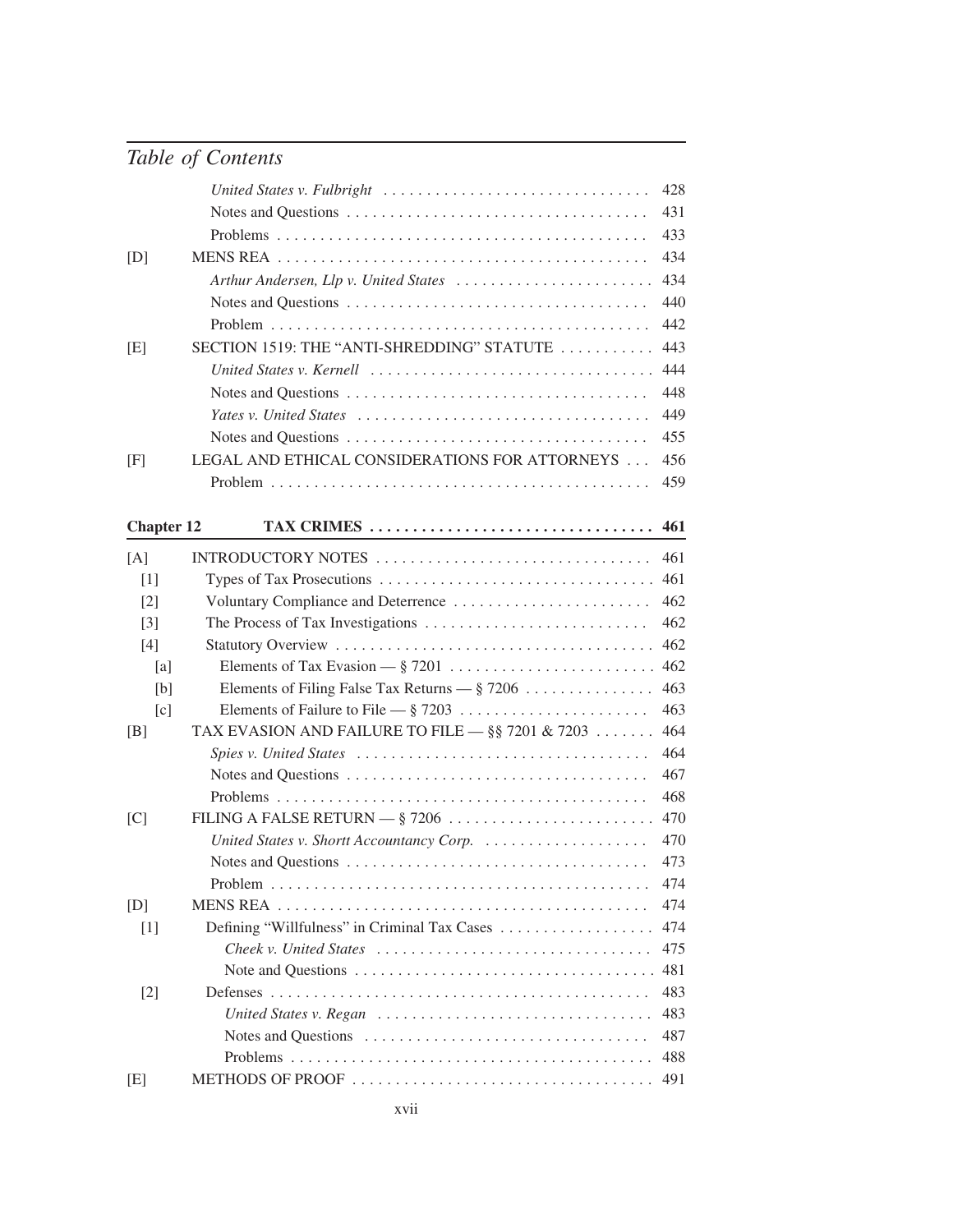### **Chapter 13 MONEY LAUNDERING AND RELATED FINANCIAL CRIMES . . . . . . . . . . . . . . . . . . . . . . . . . . . . . . . . . . . . . 499**

| [A]               | INTRODUCTORY NOTES                                                                              | 499 |
|-------------------|-------------------------------------------------------------------------------------------------|-----|
| [B]               | THE CURRENCY TRANSACTION REPORTING, CASH REPORTING,                                             |     |
|                   | AND STRUCTURING LAWS                                                                            | 500 |
| $[1]$             |                                                                                                 | 500 |
| [a]               | The Currency Transaction and Cash Reporting Laws                                                | 501 |
| [b]               |                                                                                                 | 502 |
| $\lceil 2 \rceil$ | Mens Rea — The Anti-Structuring Statute (31 U.S.C. § 5324)                                      | 503 |
|                   | United States v. Macpherson                                                                     | 503 |
|                   |                                                                                                 | 510 |
|                   |                                                                                                 | 512 |
| [C]               | MONEY LAUNDERING $\ldots \ldots \ldots \ldots \ldots \ldots \ldots \ldots \ldots \ldots \ldots$ | 514 |
| $[1]$             |                                                                                                 |     |
| [a]               |                                                                                                 | 515 |
| [b]               |                                                                                                 | 516 |
| [c]               |                                                                                                 | 517 |
| $[2]$             |                                                                                                 | 517 |
| [a]               |                                                                                                 |     |
|                   | United States v. Corchado-Peralta                                                               | 518 |
|                   |                                                                                                 | 521 |
|                   | Note on Transportation Money Laundering and the Cuellar                                         |     |
|                   |                                                                                                 | 523 |
|                   |                                                                                                 | 524 |
| [b]               | Promotion Money Laundering                                                                      | 524 |
|                   | United States v. Brown                                                                          | 525 |
|                   |                                                                                                 | 528 |
|                   |                                                                                                 | 529 |
| $\lceil 3 \rceil$ | Criminally derived property                                                                     | 530 |
| [a]               |                                                                                                 | 530 |
|                   | Note on the Definition of "Proceeds"                                                            | 530 |
|                   |                                                                                                 | 532 |
| [b]               |                                                                                                 | 533 |
|                   |                                                                                                 | 533 |
| [c]               |                                                                                                 | 534 |
|                   | United States v. Rutgard                                                                        | 534 |
|                   |                                                                                                 | 538 |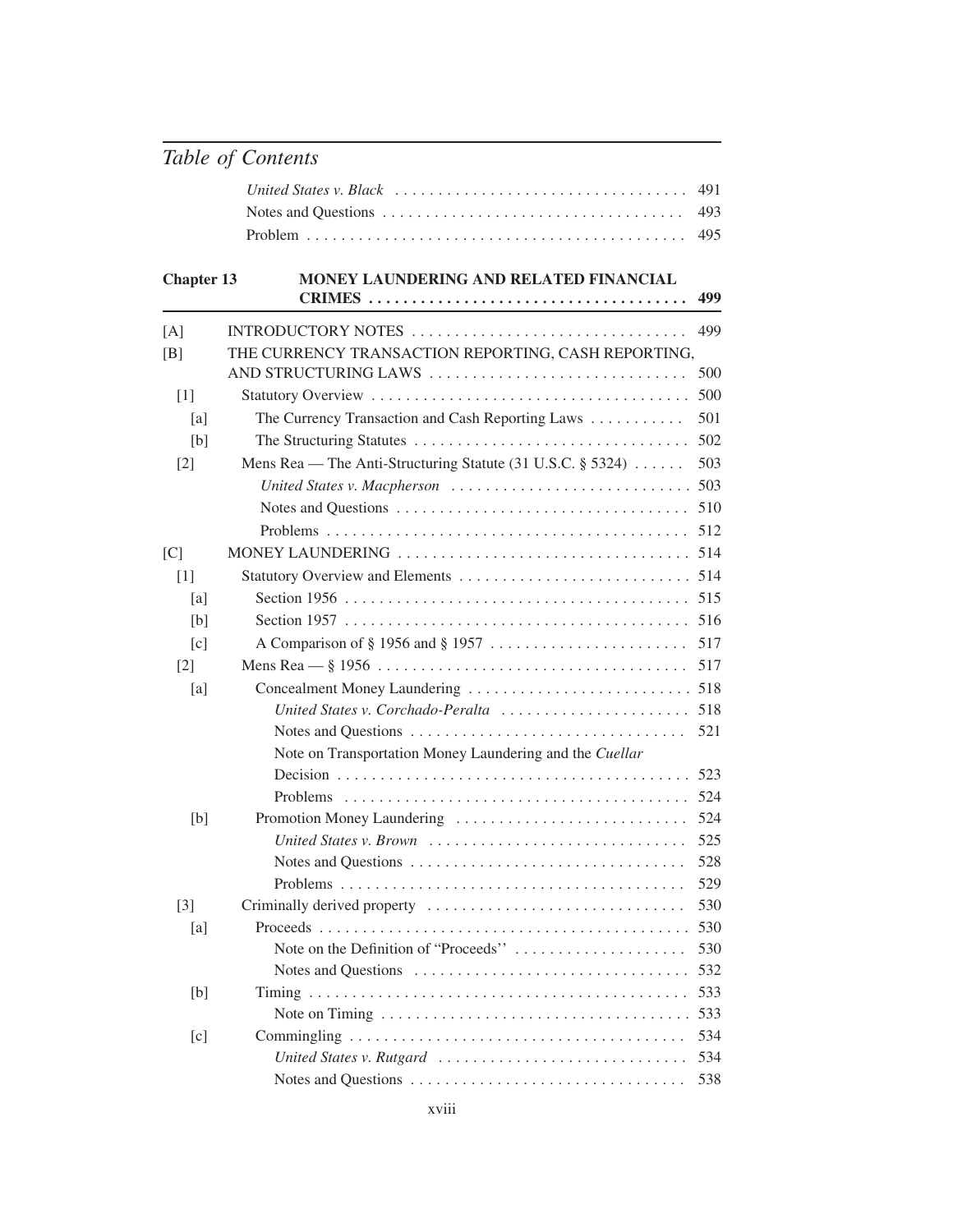|                   |                                                                                                  | 539 |
|-------------------|--------------------------------------------------------------------------------------------------|-----|
| [D]               |                                                                                                  | 540 |
| [E]               | ATTORNEY-CLIENT ISSUES                                                                           | 541 |
| $\lceil 1 \rceil$ | Cash Transaction Reporting by Attorneys                                                          | 541 |
| $[2]$             |                                                                                                  | 541 |
|                   | United States v. Gertner $\ldots \ldots \ldots \ldots \ldots \ldots \ldots \ldots \ldots \ldots$ | 542 |
|                   |                                                                                                  | 547 |
|                   |                                                                                                  | 548 |
| <b>Chapter 14</b> |                                                                                                  |     |
| [A]               | INTRODUCTORY NOTES                                                                               | 551 |
| $[1]$             |                                                                                                  | 551 |
| $[2]$             |                                                                                                  | 552 |
| $\lceil 3 \rceil$ |                                                                                                  | 553 |
| $[4]$             |                                                                                                  | 553 |
| [B]               |                                                                                                  | 553 |
| $[1]$             |                                                                                                  | 553 |
|                   | United States v. Turkette                                                                        | 553 |
|                   |                                                                                                  | 558 |
|                   | National Organization for Women v. Scheidler                                                     | 559 |
|                   |                                                                                                  | 561 |
| $[2]$             | Proving an Association-in-Fact Enterprise                                                        | 563 |
|                   |                                                                                                  | 563 |
|                   |                                                                                                  | 569 |
| $[3]$             | The Relationship Between the "Person" and the "Enterprise"                                       | 569 |
|                   | Cedric Kushner Promotions v. King                                                                | 569 |
|                   |                                                                                                  | 572 |
| $[4]$             |                                                                                                  | 573 |
|                   | Reves v. Ernst & Young $\ldots \ldots \ldots \ldots \ldots \ldots \ldots \ldots \ldots \ldots$   | 573 |
|                   |                                                                                                  | 577 |
|                   |                                                                                                  |     |
|                   |                                                                                                  | 582 |
|                   |                                                                                                  | 582 |
| [C]               | THE RACKETEERING ACTIVITY                                                                        | 585 |
| $[1]$             |                                                                                                  | 585 |
|                   | United States v. Genova                                                                          | 586 |
|                   |                                                                                                  | 588 |
| $[2]$             |                                                                                                  | 589 |
|                   |                                                                                                  | 589 |
|                   |                                                                                                  | 591 |
|                   |                                                                                                  |     |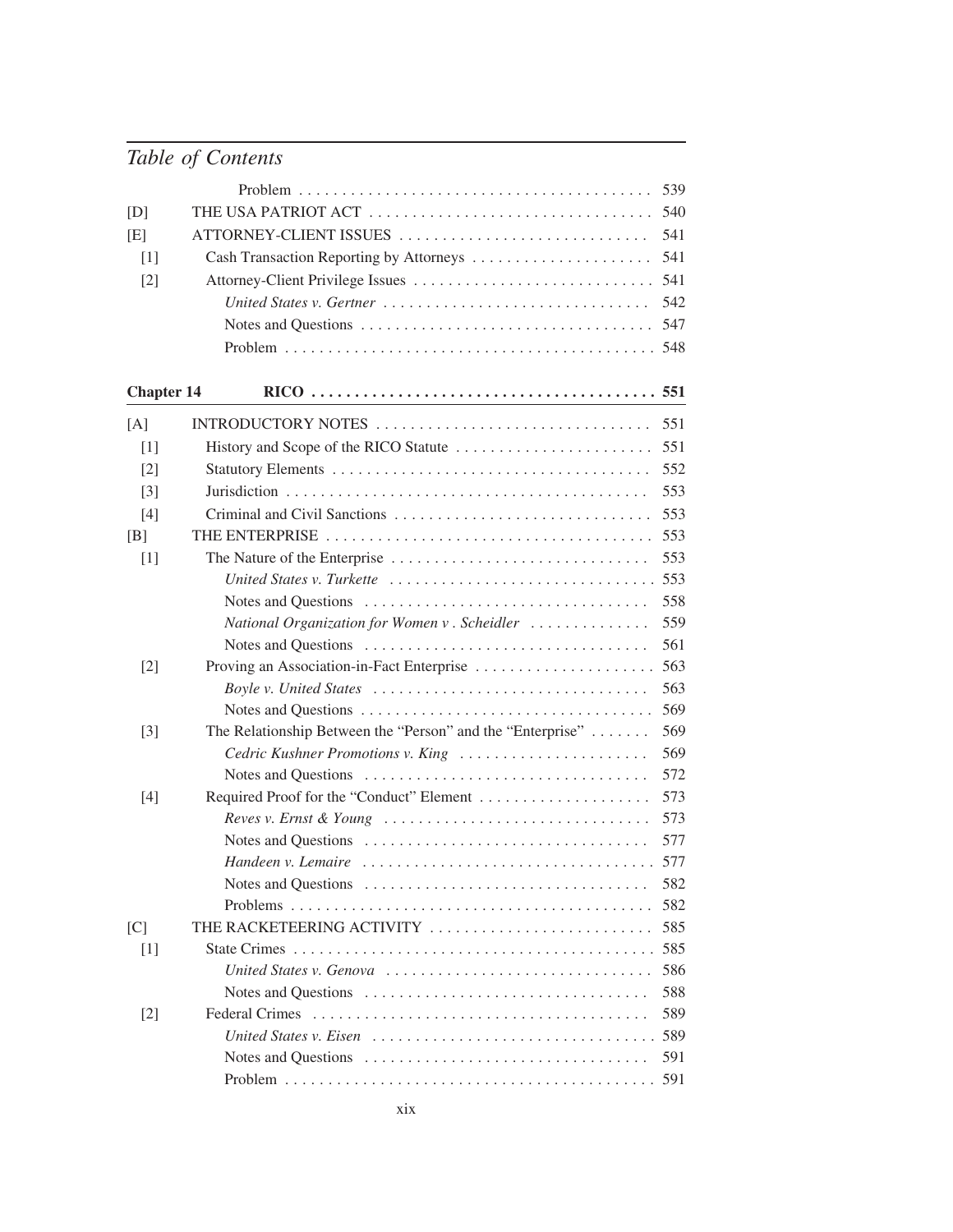| [D]               | THE PATTERN REQUIREMENT                                                                          | 593 |
|-------------------|--------------------------------------------------------------------------------------------------|-----|
|                   |                                                                                                  | 593 |
|                   |                                                                                                  | 602 |
|                   | Libertad v. Welch $\ldots \ldots \ldots \ldots \ldots \ldots \ldots \ldots \ldots \ldots \ldots$ | 602 |
|                   |                                                                                                  | 606 |
|                   |                                                                                                  | 606 |
| [E]               |                                                                                                  | 608 |
|                   | Salinas v. United States                                                                         | 609 |
|                   |                                                                                                  | 611 |
| [F]               |                                                                                                  | 611 |
| $[1]$             |                                                                                                  | 611 |
|                   | Sedima, S.P.R.L. v. Imrex Co. $\ldots \ldots \ldots \ldots \ldots \ldots \ldots \ldots$          | 611 |
|                   |                                                                                                  | 616 |
| $\lceil 2 \rceil$ |                                                                                                  | 617 |
|                   | Note on <i>Holmes v. Securities Investor Protection Corp.</i>                                    | 617 |
|                   |                                                                                                  | 618 |
|                   |                                                                                                  | 619 |
| <b>Chapter 15</b> | <b>INTERNAL INVESTIGATIONS, COMPLIANCE</b>                                                       |     |
|                   | PROGRAMS, AND DEFERRED AND NON-PROSECUTION                                                       |     |
|                   | AGREEMENTS                                                                                       | 621 |
| [A]               |                                                                                                  | 621 |
| [B]               | INTERNAL INVESTIGATIONS                                                                          | 621 |
| $\lceil 1 \rceil$ |                                                                                                  | 621 |
| $[2]$             |                                                                                                  | 622 |
|                   | In re: Kellogg Brown & Root, Inc., et al., Petitioners on Writ of                                |     |
|                   |                                                                                                  | 623 |
|                   |                                                                                                  | 629 |
|                   |                                                                                                  | 632 |
|                   | Note on the Bergonzi Case: Confidentiality Agreements and Common                                 |     |
|                   |                                                                                                  |     |
|                   |                                                                                                  | 634 |
|                   |                                                                                                  | 639 |
|                   | United States v. Lecroy                                                                          | 639 |
|                   |                                                                                                  | 645 |
|                   |                                                                                                  | 646 |
| [C]               |                                                                                                  | 646 |
| $[1]$             |                                                                                                  |     |
| $[2]$             | COMPLIANCE PROGRAMS                                                                              | 646 |
|                   |                                                                                                  | 647 |
| $[3]$             | Critical Aspects of Effective Compliance Programs                                                | 648 |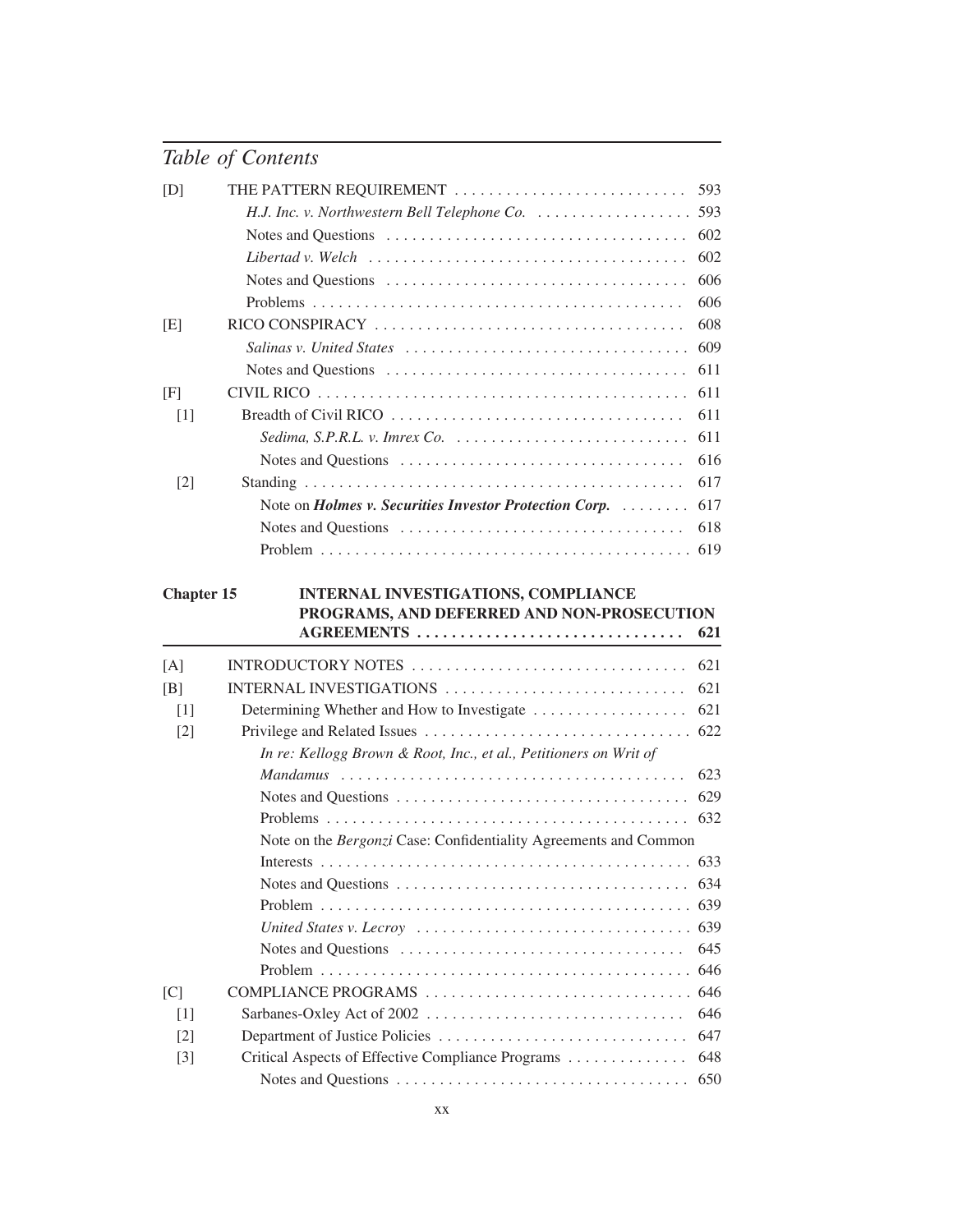|                   |                                                                                         | 650 |
|-------------------|-----------------------------------------------------------------------------------------|-----|
| [D]               | DEFERRED AND NON-PROSECUTION AGREEMENTS                                                 | 651 |
|                   |                                                                                         | 654 |
|                   |                                                                                         | 654 |
| <b>Chapter 16</b> | THE GRAND JURY                                                                          | 657 |
| [A]               | INTRODUCTORY NOTES                                                                      | 657 |
| [B]               | SCOPE OF THE GRAND JURY'S INVESTIGATION                                                 | 659 |
| $[1]$             | Relevancy, Admissibility, and Specificity                                               | 659 |
|                   | United States v. R. Enterprises                                                         | 659 |
|                   |                                                                                         | 664 |
| $[2]$             |                                                                                         | 665 |
|                   | United States v. Williams                                                               | 665 |
|                   |                                                                                         | 673 |
| $[3]$             |                                                                                         |     |
|                   |                                                                                         | 675 |
|                   |                                                                                         | 677 |
|                   |                                                                                         | 678 |
| [C]               | GRAND JURY SECRECY AND RELATED ISSUES                                                   | 679 |
| [1]               |                                                                                         | 680 |
|                   | In re Sealed Case No. 99-3091 $\ldots \ldots \ldots \ldots \ldots \ldots \ldots \ldots$ | 680 |
|                   |                                                                                         | 683 |
|                   |                                                                                         | 685 |
| $[2]$             | Disclosure to Government Attorneys                                                      | 686 |
|                   |                                                                                         | 687 |
| <b>Chapter 17</b> | SELF-INCRIMINATION - WITNESS TESTIMONY AND<br>DOCUMENT PRODUCTION                       | 691 |
|                   |                                                                                         |     |
| [A]               | INTRODUCTORY NOTES                                                                      | 691 |
| [B]               |                                                                                         | 692 |
| [1]               |                                                                                         | 692 |
|                   |                                                                                         | 692 |
| $\lceil 2 \rceil$ |                                                                                         | 693 |
| $[3]$             |                                                                                         | 694 |
|                   | United States v. North                                                                  | 695 |
|                   |                                                                                         | 700 |
|                   |                                                                                         | 701 |
| [C]               |                                                                                         | 703 |
|                   |                                                                                         | 704 |
|                   |                                                                                         | 707 |
|                   |                                                                                         | 709 |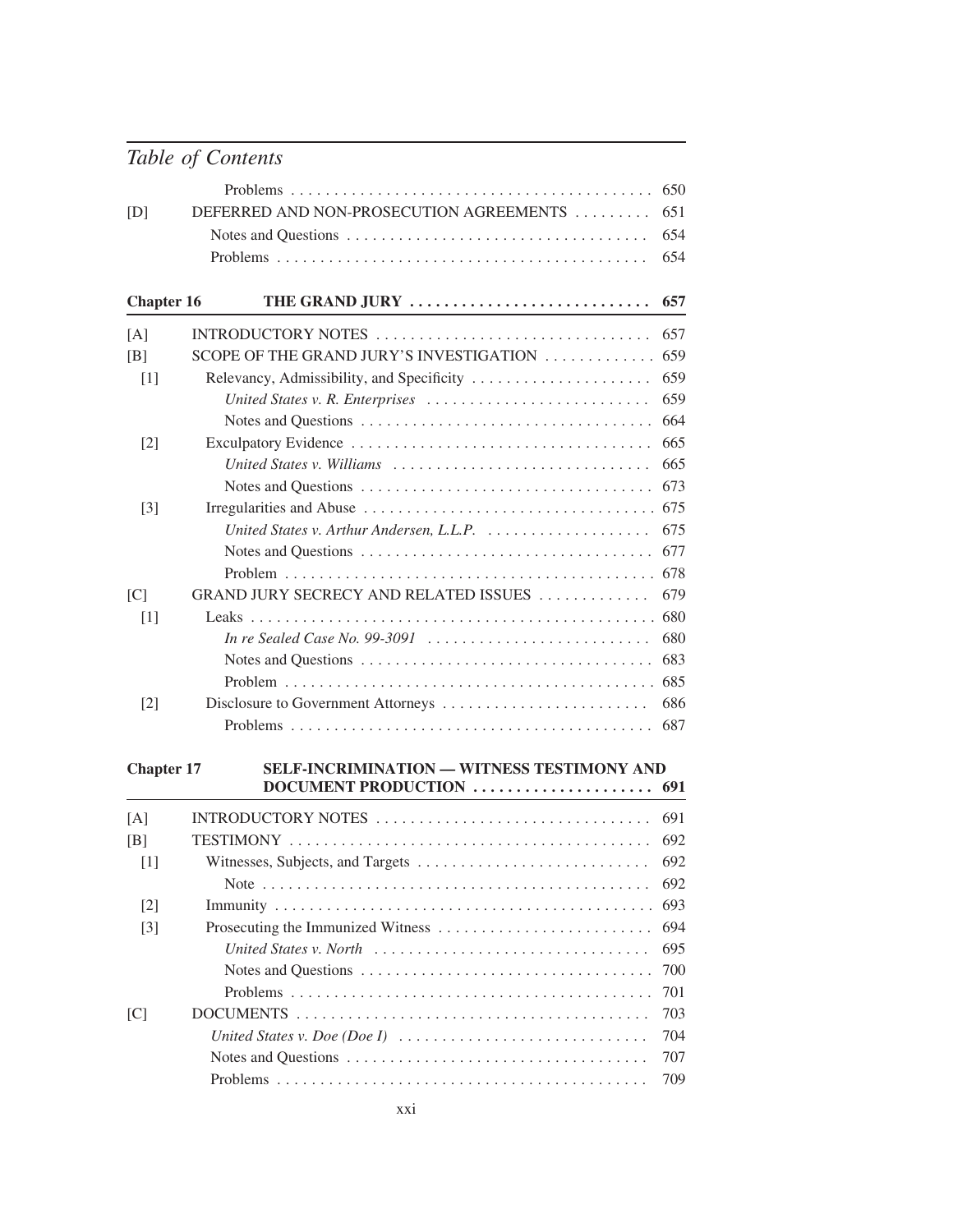### **Chapter 18 CIVIL ACTIONS, CIVIL PENALTIES, AND PARALLEL PROCEEDINGS . . . . . . . . . . . . . . . . . . . . . . . . . . . . . . . 719**

|                   |                                                                                | ,,, |
|-------------------|--------------------------------------------------------------------------------|-----|
| [A]               |                                                                                | 719 |
| [1]               | Issues in Parallel Proceedings                                                 | 719 |
| [2]               |                                                                                | 719 |
| $[3]$             |                                                                                | 720 |
| [B]               |                                                                                | 720 |
| [1]               |                                                                                | 720 |
|                   | Hudson v. United States                                                        | 721 |
|                   |                                                                                | 725 |
|                   |                                                                                | 725 |
| $\lceil 2 \rceil$ |                                                                                | 726 |
|                   | Vermont Agency of Natural Resources v. United States ex rel. Stevens           |     |
|                   |                                                                                | 726 |
|                   |                                                                                | 729 |
| [C]               | PARALLEL PROCEEDINGS                                                           | 732 |
| [1]               |                                                                                | 733 |
|                   | United States v. Kordel                                                        | 733 |
|                   |                                                                                | 736 |
| $\lceil 2 \rceil$ |                                                                                | 737 |
|                   | Pillsbury Co. v. Conboy                                                        | 737 |
|                   |                                                                                | 741 |
| $[3]$             |                                                                                | 741 |
|                   | Douglas Oil Co. v. Petrol Stops Northwest $\ldots \ldots \ldots \ldots \ldots$ | 741 |
|                   |                                                                                | 747 |
| [4]               |                                                                                | 748 |
|                   | United States v. Stringer                                                      | 748 |
|                   |                                                                                | 753 |
|                   |                                                                                | 754 |
|                   |                                                                                | 755 |
| <b>Chapter 19</b> | SENTENCING                                                                     | 757 |
| [A]               | INTRODUCTORY NOTES                                                             | 757 |
| [1]               |                                                                                | 757 |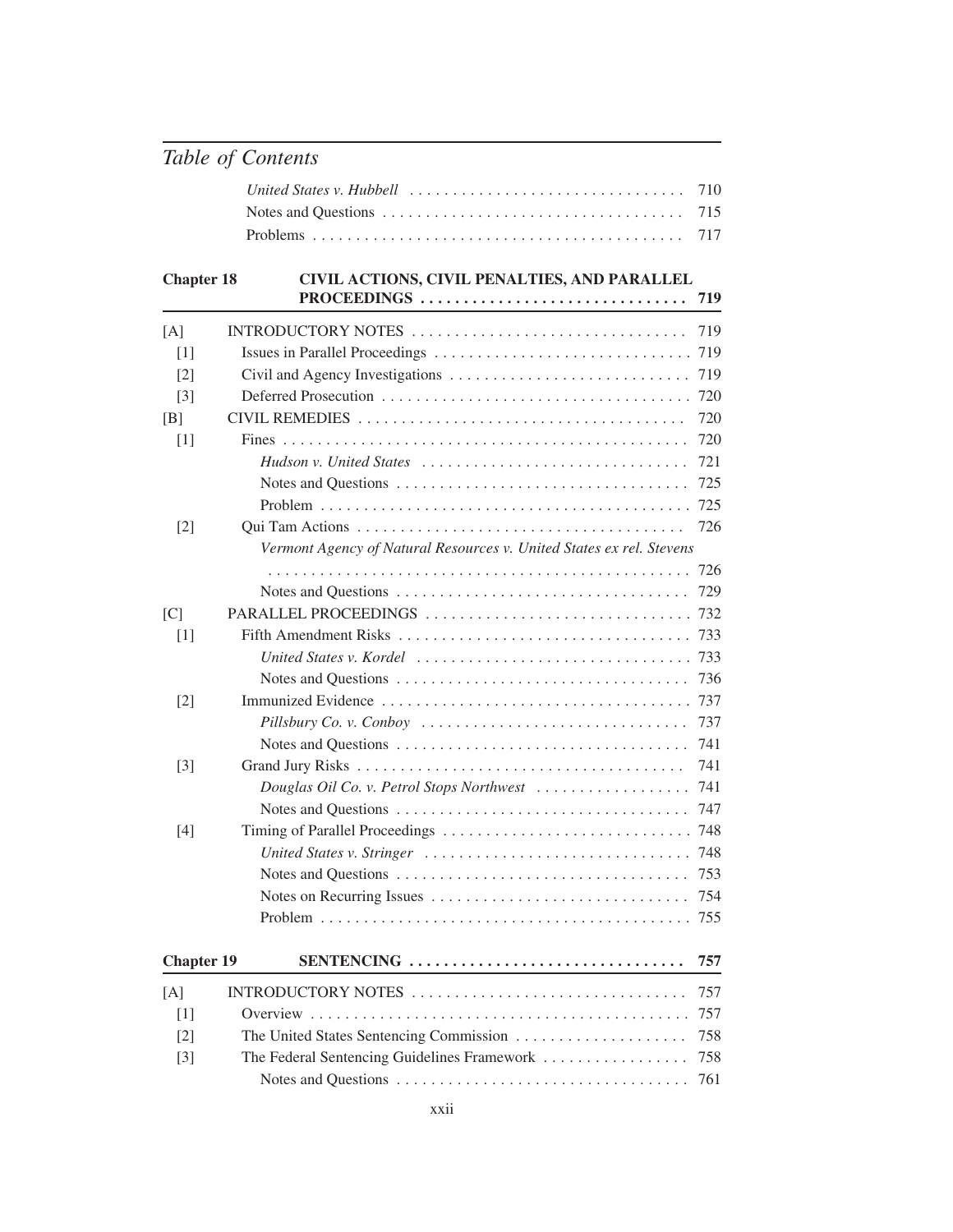| $[4]$             | The Guidelines Revolution                                             | 763        |
|-------------------|-----------------------------------------------------------------------|------------|
|                   | Steven L. Chanenson Booker on Crack: Sentencing's Latest Gordian      |            |
|                   |                                                                       | 763<br>765 |
|                   |                                                                       |            |
| [B]               | SENTENCING'S CONSTITUTIONAL EARTHQUAKES                               | 765        |
|                   | Steven L. Chanenson Booker on Crack: Sentencing's Latest Gordian Knot |            |
|                   |                                                                       | 766        |
|                   |                                                                       | 767        |
|                   |                                                                       | 768        |
| [C]               | MODERN FEDERAL APPELLATE REVIEW IN ACTION                             | 770        |
|                   |                                                                       | 770        |
|                   |                                                                       | 777        |
| [D]               |                                                                       | 778        |
| $[1]$             |                                                                       | 778        |
|                   |                                                                       | 779        |
| $[2]$             | SENTENCING DISCRETION IN FRAUD CASES                                  | 780        |
|                   | United States v. Adelson                                              | 780        |
|                   |                                                                       | 788        |
|                   |                                                                       | 789        |
|                   |                                                                       | 798        |
|                   |                                                                       | 798        |
| $[3]$             | FRAUD GUIDELINES: CONTROVERSY AND POTENTIAL                           |            |
|                   |                                                                       | 801        |
|                   | United States v. Corsey                                               | 801        |
|                   |                                                                       | 805        |
|                   |                                                                       | 806        |
| [E]               | ORGANIZATIONAL SENTENCING GUIDELINES                                  | 807        |
| $\lceil 1 \rceil$ |                                                                       | 807        |
| $[2]$             |                                                                       | 808        |
| <b>Chapter 20</b> | FORFEITURES                                                           | 813        |
| [A]               | INTRODUCTORY NOTES                                                    | 813        |
| $[1]$             |                                                                       | 813        |
| $\lceil 2 \rceil$ |                                                                       | 814        |
| [a]               |                                                                       | 814        |
| [b]               |                                                                       | 814        |
| [c]               |                                                                       | 815        |
| [B]               | THE SCOPE OF FORFEITABLE PROPERTY                                     | 816        |
| $[1]$             |                                                                       | 816        |
| [a]               |                                                                       | 816        |
|                   | United States v. One 1998 Tractor                                     | 816        |